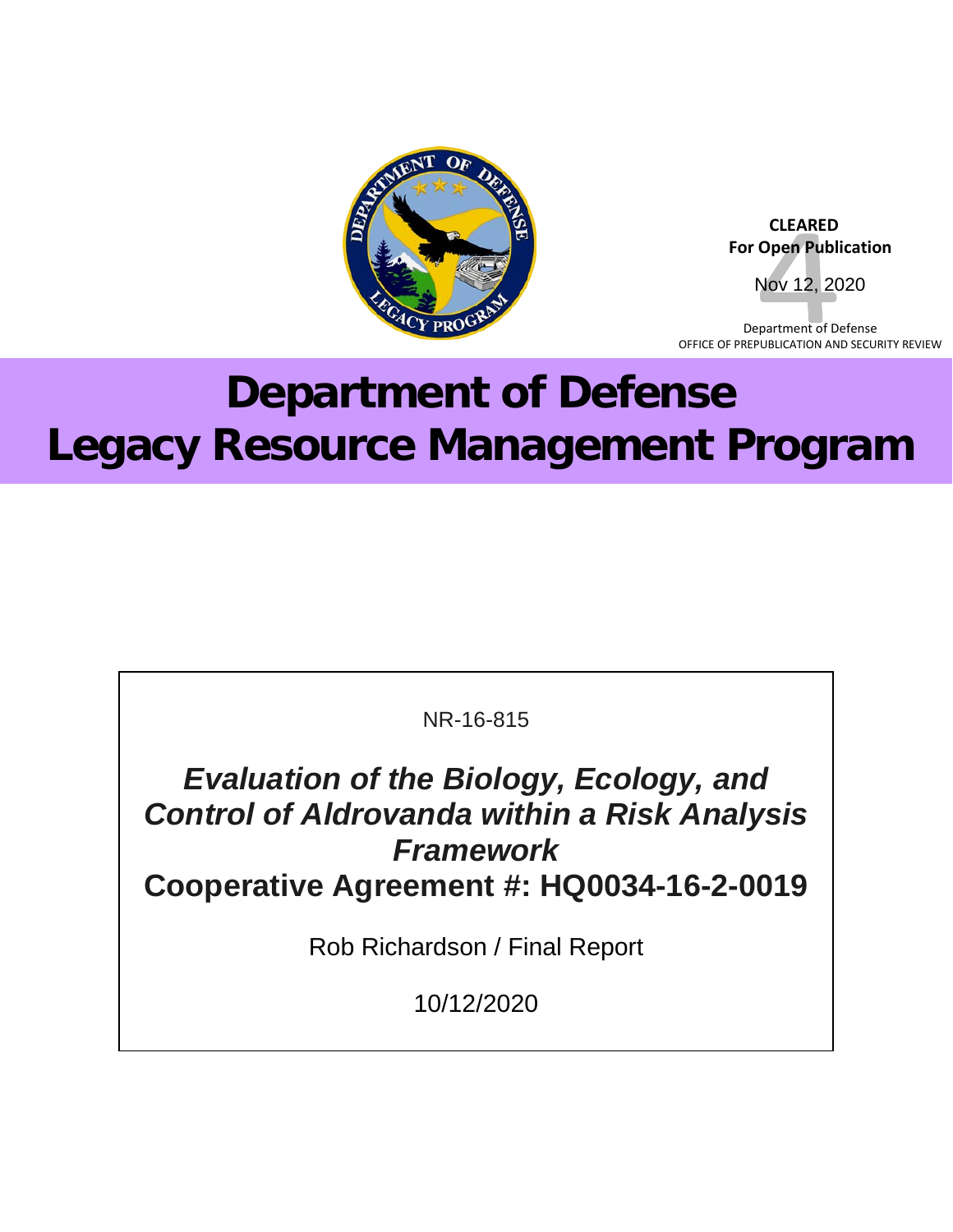## **Final Report:**

# **Evaluation of the Biology, Ecology, and Control of Aldrovanda within a Risk**

# **Analysis Framework**

## **Table of Contents**

- I. Executive Summary
- II. Fort A.P. Hill Site Visit and Discussion
- III. *Aldrovanda vesiculosa* Literature Review
- IV. *Aldrovanda* Technical Advisory Committee WebEx meeting
- V. *Aldrovanda* Technical Advisory Committee Meeting Priorities
- VI. *Aldrovanda* Fact Sheet

# **I. Executive Summary**

*Aldrovanda vesiculosa* L. is a submersed, rootless aquatic plant native to Europe, Asia and Africa. Following its discovery on Fort A.P. Hill property in 2013, a technical advisory committee (TAC) was formed to evaluate the scope of *Aldrovanda* on military and non-military sites and determine potential risks and implications for Department of Defense assets. This report details meetings of the TAC, an *Aldrovanda* literature review, TAC meeting priorities and a fact sheet on the known biology and ecology of the species.

# **II. Fort A.P. Hill Technical Group Site Visit and Discussion**

Technical Advisory Committee (TAC), September 27th 2016

Attendance:

- In Person: Tim Stamps (Quantico), John Rohm (Quantico), Ben Fulton (Fort A.P. Hill Fish and Wildlife), Brian Josey (FAPH Environmental), Tom Olexa (US Navy Weapons Station), Scott Florence (Department of Defense Camp Peary), David Birdsall (DOD Camp Peary), Sara Reid (DOD Camp Peary), Drew Garey (Virginia Department Environmental Quality), Bryan Wilfong (FAPH Forestry), Tina MacIntyre (Virginia Department Agriculture and Consumer Services), Rob Richardson (North Carolina State University), Alejandro Reyes (NCSU), Jason Applegate (FAPH), Robert Floyd (FAPH).
- Call in: Melissa McCormick (Smithsonian Institute), Dorothy Keough (DOD Fort Belvoir), Wes Knapp (North Carolina National Heritage Program), Steve Young (New York State Department Environmenal Conservation), Nancy Rybicki (United States Geologic Survey), Chris Doyle (SOLitude Lake Management)

Meeting Start: 9:10am, Romenick Hall, Fort A.P. Hill, VA

Jason and Robert gave a brief introduction to the *Aldrovanda* infestation at Fort A.P. Hill detailing the history, site locations, and preliminary grass carp stockings. Rob Richardson explained North Carolina State University's involvement and gave background as to how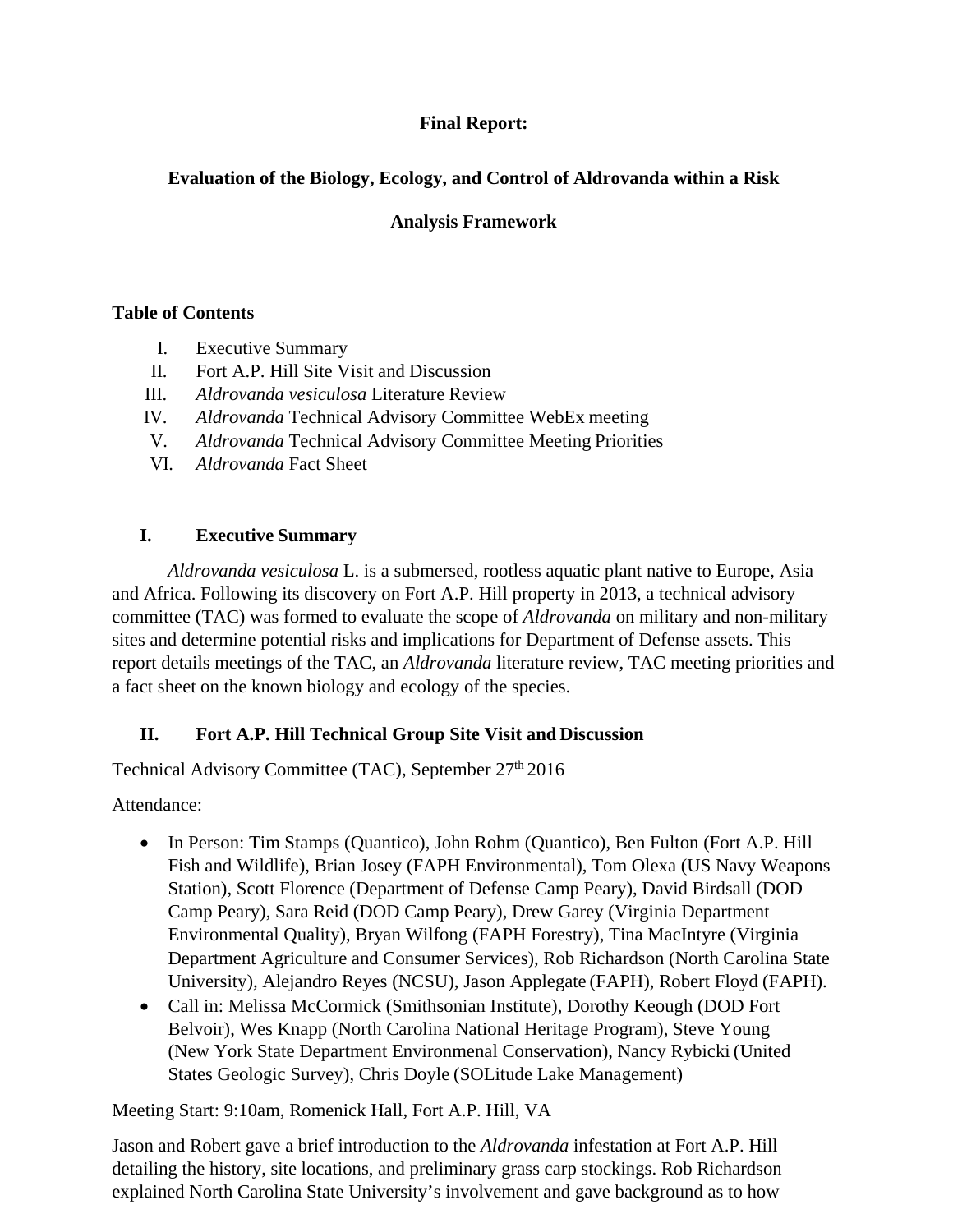the TAG was formed.

Two sites were visited on the property. The first pond, Madison Pond, had *Aldrovanda* matting throughout the pond whenever emergent vegetation (spatterdock, water lilies, rushes, etc.) were present. This included 100ft out from the pond edge, but also throughout the relatively shallow pond.

The second site (Lower Jordan's Crossing Pond) did not have *Aldrovanda* near the outlet, due to the depth at that particular point. There was a considerable amount of *Aldrovanda* intermixed with the spatterdock in the shallow parts of the pond (approximately 80% of the area we viewed).

Back at Romenick Hall, the group brainstormed potential risks/impacts from potential spread and priorities for identification or mitigation of risks. The contents of this brain storming session are contained within the document entitled "*Aldrovanda* Technical Advisory Group Meeting Priorities."

Lunch: 12:00 pm

After lunch, we were joined by six other members of the TAG via call in, who weighed in on the infestation. Rob Richardson led the discussion, Alejandro Reyes gave summary of the brainstorming session from earlier. Chris Doyle detailed his experience with *Aldrovanda* in New Jersey and New York.

Rob Richardson and Jason Applegate thanked everyone for participating in the meeting

Meeting adjourned at 2:30pm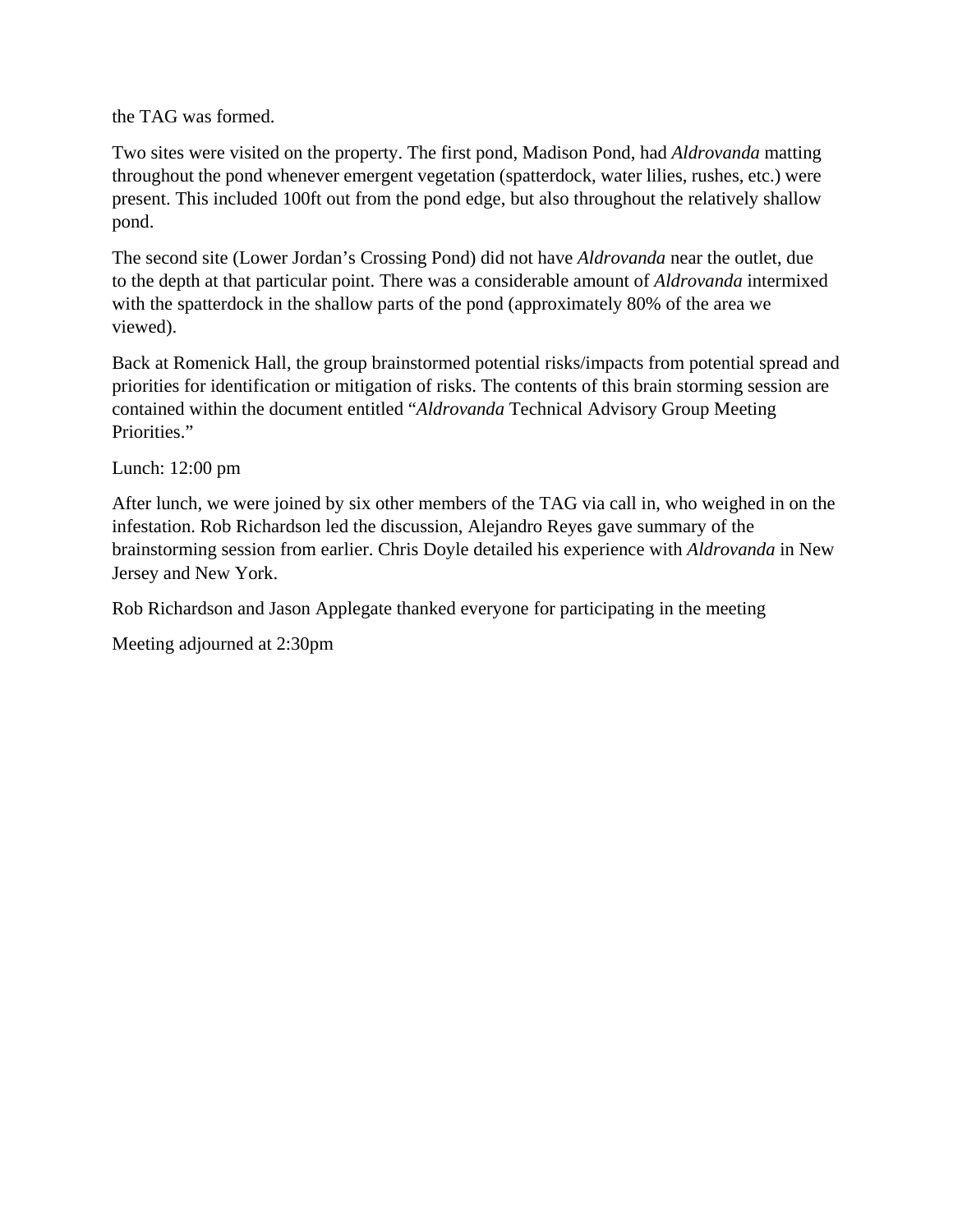#### **III.** *Aldrovanda vesiculosa* **Literature Review**

*Aldrovanda vesiculosa* L. is a submersed, rootless aquatic carnivorous plant native to Europe, Asia and Africa. Recently, a population of *Aldrovanda vesiculosa was* discovered on the US army base Fort A.P. Hill located in Bowling Green, VA in 2012 (Floyd et al. 2015). As of 2016, *Aldrovanda vesiculosa was* estimated in 161 acres of ponds and wetlands at Fort A.P. Hill. In order to assess potential impacts to DOD operations and infrastructure, a compilation and examination of all relevant scientific information concerning an *Aldrovanda vesiculosa invasion* is warranted.

The goal of this literature review is to compile and summarize all relevant information concerning an *Aldrovanda vesiculosa invasion* and potential risks to DOD assets. The Technical Advisory Committee compiled a list of priorities for understanding both potential *Aldrovanda vesiculosa risks* and a structure to identify those risks (Appendix 1). To complement the list of priorities, we will give a brief introduction to *Aldrovanda vesiculosa morphology* and reproduction, then we will focus on aspects of *Aldrovanda vesiculosa* 's ecology relevant to potential risks to DOD assets. These aspects are as follows: growth, competition with native plants and predation on native fauna. Information gleaned from investigation into these aspects of *Aldrovanda vesiculosa will* help to identify all relevant risks to DOD assets.

#### Introduction

Non-native species can cause serious ecological and economic problems worldwide. Their presence in an ecosystem can lead to population declines of native species and in some cases, local extirpations. Non-native species introductions are the primary threat faced by fortytwo percent of biota listed on the threatened and endangered species list in the US (Pimentel et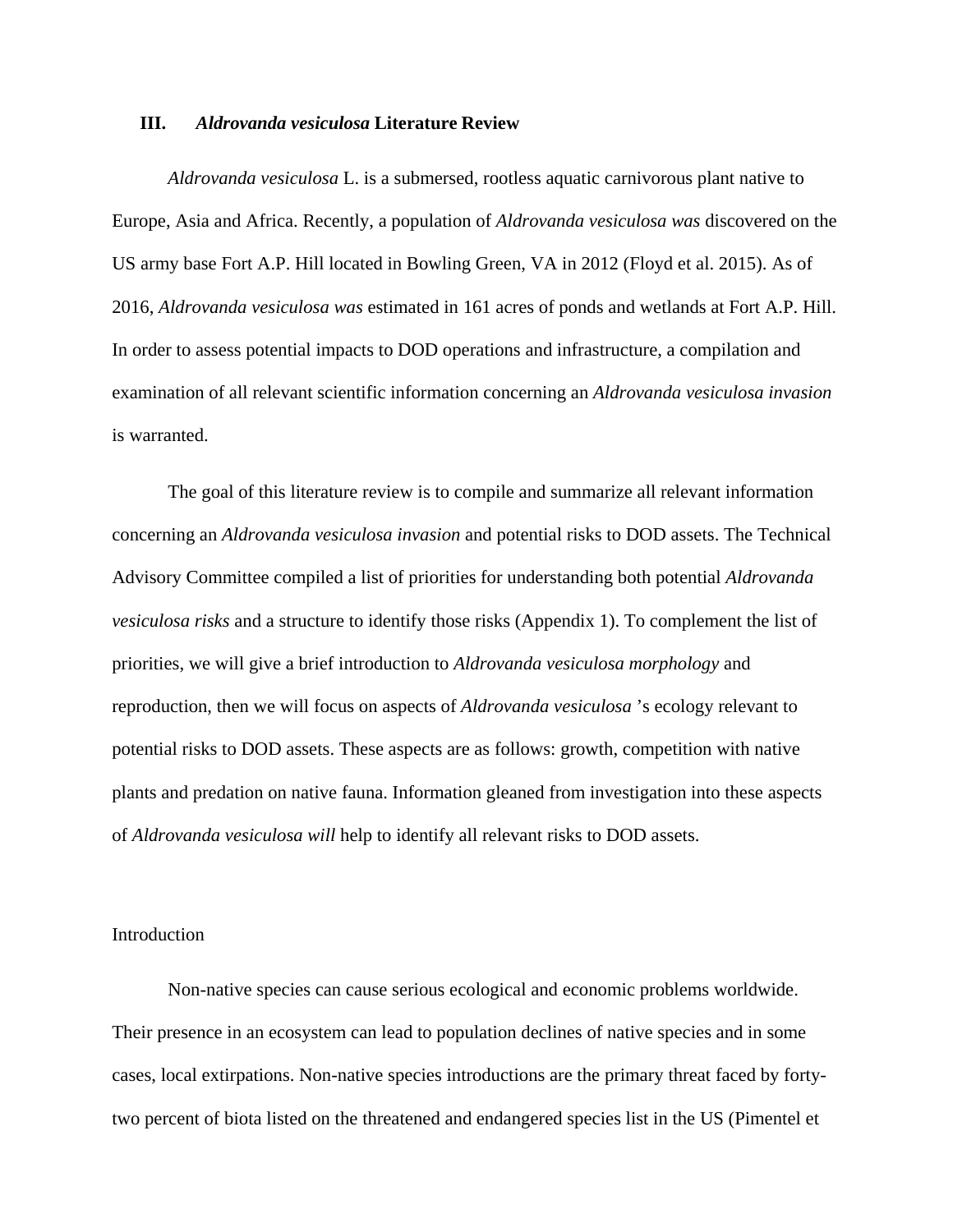al. 2005). They also can have profound economic effects, especially if the native populations they affect are of commercial value or if ecosystem services are detrimentally affected. Invasive species cost the United States approximately \$120 billion annually, with \$7.5 billion of these costs attributed to invasive aquatic plants, fish and invertebrates.

Non-native aquatic plants are very often the focus of aquatic plant management because of the wide variety of problems they cause. In high abundance, some invasive plants can create dense canopies that shade out native species and can potentially interfere with the ecology of the system (e.g. fish, native plants, and nutrients), in addition to human uses including boating, swimming, and angling.

*Aldrovanda vesiculosa* is a rootless, submersed carnivorous aquatic plant belonging to the same family as the venus fly trap (Droseraceae). Shoot length of *Aldrovanda vesiculosa varies* from 1.5 cm to 20 cm (Breckport 1997) with mean lengths from North American populations varying from 6 cm to 14 cm (Cross et al. 2015). Whorls are arranged around the stem in a wheel fashion, with 7-8 leaves per node). Each leaf is modified into a pair of oval lobes at the end of the petiole, which function as the trap. The trap closes in about 100 ms when hairs on the inside of the lobes come into contact with a foreign object (Poppinga and Joyeux 2011).

*A. vesiculosa*, like most submersed aquatic macrophytes has a reduced capacity for sexual reproduction. Flowering is considered to be rare and often unsuccessful in terms of producing fertile fruit (Cross 2012). Rapid asexual vegetative reproduction is the primary strategy of propagation of new plants along with formation of turions. *Aldrovanda vesiculosa turions* form at the apical tip in the fall, during cooler days (Adamec 1999b). Temperature, light and humic acids have all been speculated to play a role in turion formation (Adamec 1999b; Adamec 2003: Cross 2012). Once formed, turions fill with water and sink to the sediment-water interface to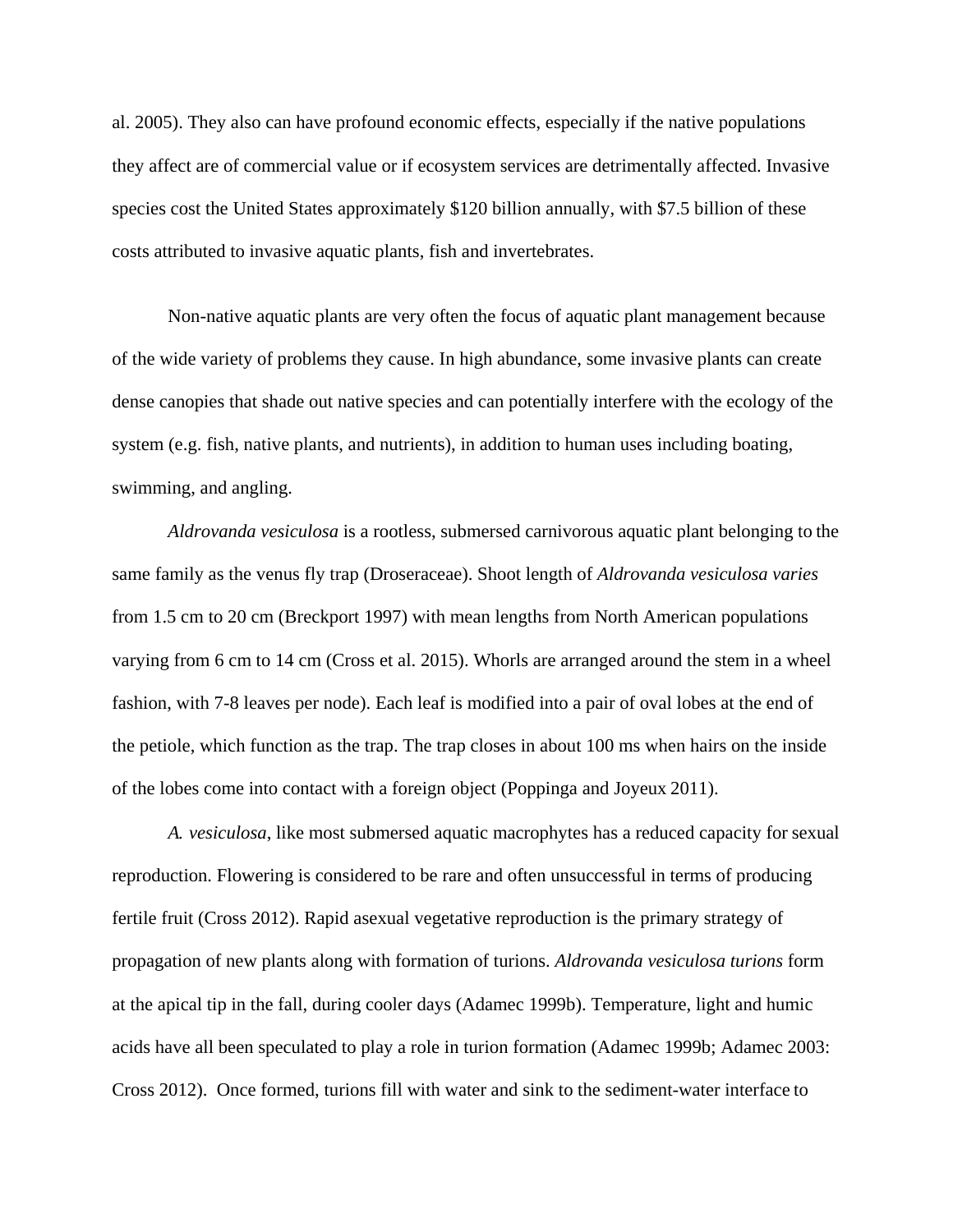overwinter. During the spring, turions fill with carbon dioxide and float to the surface and start to grow (Adamec 1999b).

#### **Distribution**

*Aldrovanda vesiculosa is* distributed across all continents except for Antarctica and South America. Historical range for this species included most of Europe, sections of northern and equatorial Africa, coastal areas of Australia and several sites within China, India and Bangladesh (Breckport 1997; Cross 2012). Currently, the distribution of the species has declined over the last century, becoming extinct in at least 11 of the 43 counties which native populations have been recorded, with only 50 confirmed extant locations within these countries (Cross 2012). More than two-thirds of these locations are in Poland and the Ukraine (Cross 2012).

In North America, *Aldrovanda vesiculosa* is found in New York, New Jersey, and Virginia. Before documented introductions in the 1990's, trade of dormant turions between Japanese growers and American carnivorous plant enthusiasts was happening since the 1970's. The New York population was in Big Pond near Cuddebackville. A handful of the plant was introduced into the southeastern section of the pond in 1999. In 2006, the pond was visited again, with shoots growing in the same southeastern introduction site. By 2012, *Aldrovanda vesiculosa was* distributed around the entire shoreline of the pond. Rough estimations of population size put the number of individuals at 25 to 30 million (Lamont et al. 2013).

Assisted colonization of *Aldrovanda vesiculosa was* undertaken in northern New Jersey in 1999 at sites such as abandoned sand and gravel pits, small ditches under power lines, a rain water discharge basin and artificial koi ponds. Aldrovanda vesiculosa *was* only successful at the rainwater discharge site, and flourished only after management of an existing *Hydrocharis morsus-ranae*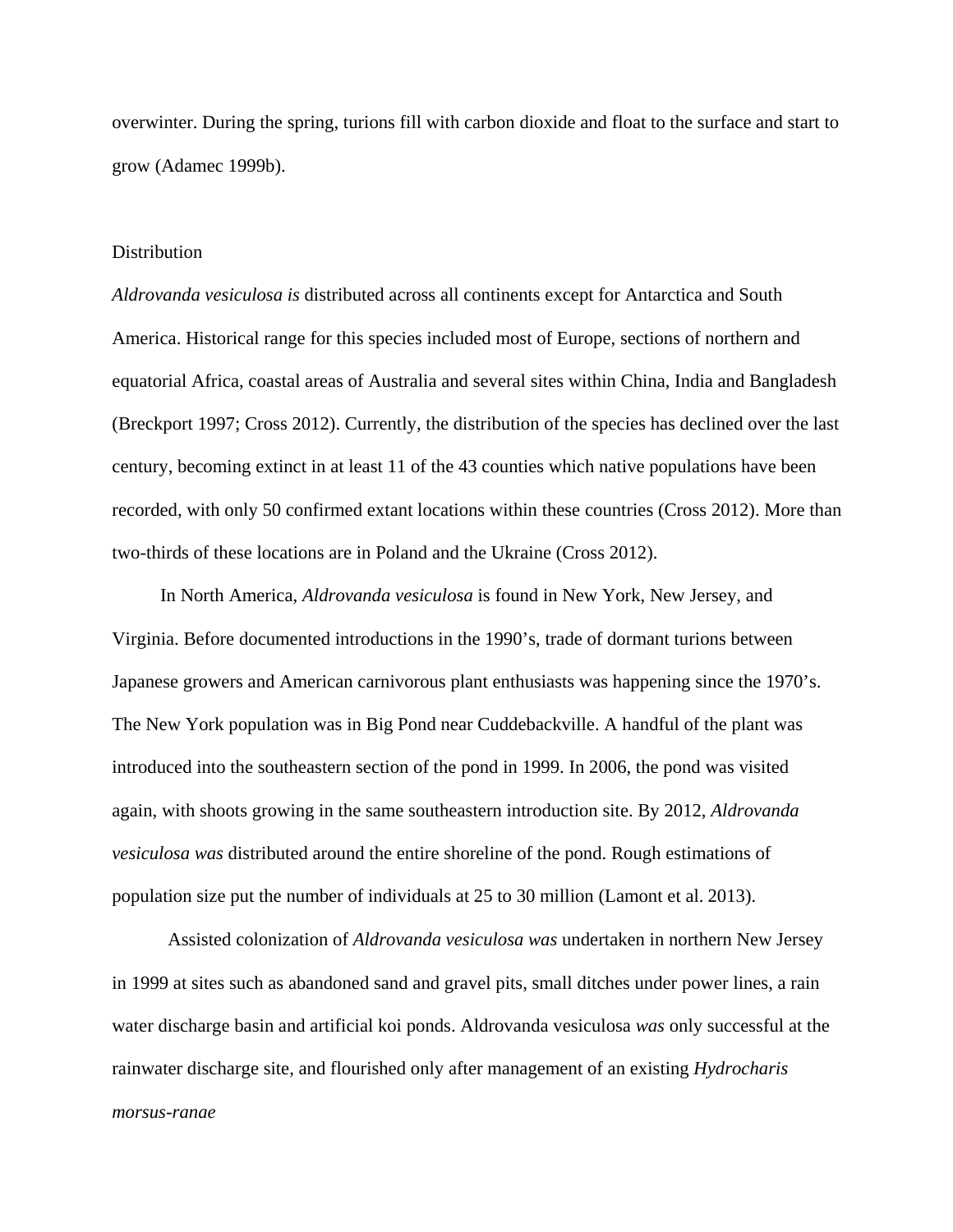population. Once management ended, *Hydrocharis morsus-ranae* took over and *Aldrovanda vesiculosa* at the site is considered extirpated (Lamont et al. 2013). Lake Owassa in Sussex County, New Jersey has a population of *Aldrovanda vesiculosa present* both at the inlet and the outlet of the stream. Lamont et al. (2013) speculated that the Lake Owassa population was introduced via bird transport, citing a degree of desiccation resistance by vegetative fragments and a close proximity (approximately 50km) to the big pond population.

Growers of carnivorous plants in north central Virginia introduced turions to their backyard ponds at some point between the late 1980's and early 1990's. By the late 1990's, populations of *Aldrovanda vesiculosa were* naturalized in sites within 5 counties (Lamont et al. 2013). In 2013, *Aldrovanda vesiculosa was* found in Meadow Creek pond, a 9 ha waterbody located just north of Fort AP Hill. The source of this introduction is believed to be from a cultivated population adjacent to the pond (Floyd et al. 2015). *Aldrovanda vesiculosa has* been present on Fort AP hill since 2013, expanding in estimated acreage every year up to 2016 (Robert Floyd personal communication).

#### Growth

Dense stands of *Aldrovanda vesiculosa have* been observed in multiple populations in North America (Lamont et al. 2015; Cross et al. 2015; Floyd et al. 2015). Timing of growth in North America is still a relative unknown; with Cross et al. (2015) only examining densities during July. In Europe, *Aldrovanda vesiculosa starts* apical growth once turions rise to the water surface in spring, where temperatures start to climb above 15-16°C (Cross 2012). Lamont et al. (2013) noted that Virginia populations had dense stands by the end of the year, indicating that *Aldrovanda vesiculosa may* follow a typical pattern of high biomass accumulation later in the summer. Cross (2012) noted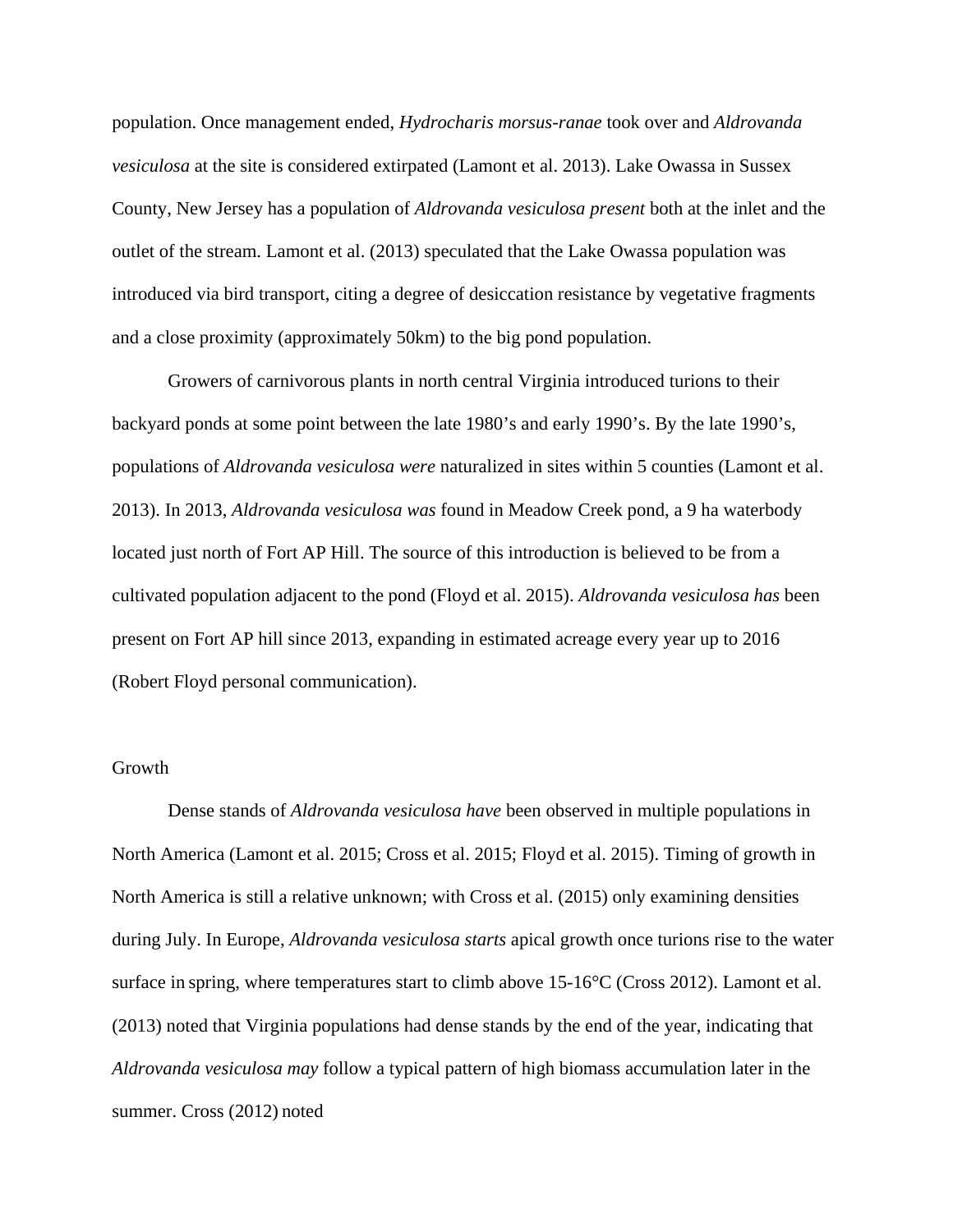that optimal growth occurs when water temperatures reach  $22\n-36$  °C, which is typically achieved during the latter part of the summer in temperate climates.

*Aldrovanda vesiculosa* typically inhabits slow moving, slightly acidic, dystrophic waterbodies typical of bogs and fens (Kaminski 1987a; Adamec 1995a; Cross 2012). Typically, 20-60 cm in depth is considered optimal for growth (Cross 2012), with a minimum depth of 3-5 cm being reported (Adamec 1999). An adequate amount of free CO2, moderate humic acid concentration, and appropriate mineral composition (potassium and magnesium) all have been reported to be requirements for optimal *Aldrovanda vesiculosa growth* (Kaminski 1987a; Adamec 1995a; Cross 2012). Nutrient concentrations in these habitats are typically low, but *Aldrovanda vesiculosa has* been found in areas with nutrient levels typical of eutrophic conditions (Cross 2012). Adamec (1995) suggested that eutrophication may slightly increase growth rate of *Aldrovanda vesiculosa,* however also postulated that high algal growth in eutrophic waterbodies may have a negative impact on *Aldrovanda vesiculosa reproduction*.

Cross et al. (2015) examined four microhabitats in Meadow Creek, VA that contained *Aldrovanda vesiculosa.* All microhabitats examined ranged from 23-47 cm in depth, pH ranged from 5.7 to 6.2, and nutrient concentrations were typical of meso-eutrophic conditions and were rich in organic carbon. The greatest growth characteristics of *Aldrovanda vesiculosa in* this study were observed in shallow waters (10-50 cm). Due to the close proximity of this study site and Fort A.P. Hill, we can infer that site conditions present in this study may be representative of site conditions on the military base.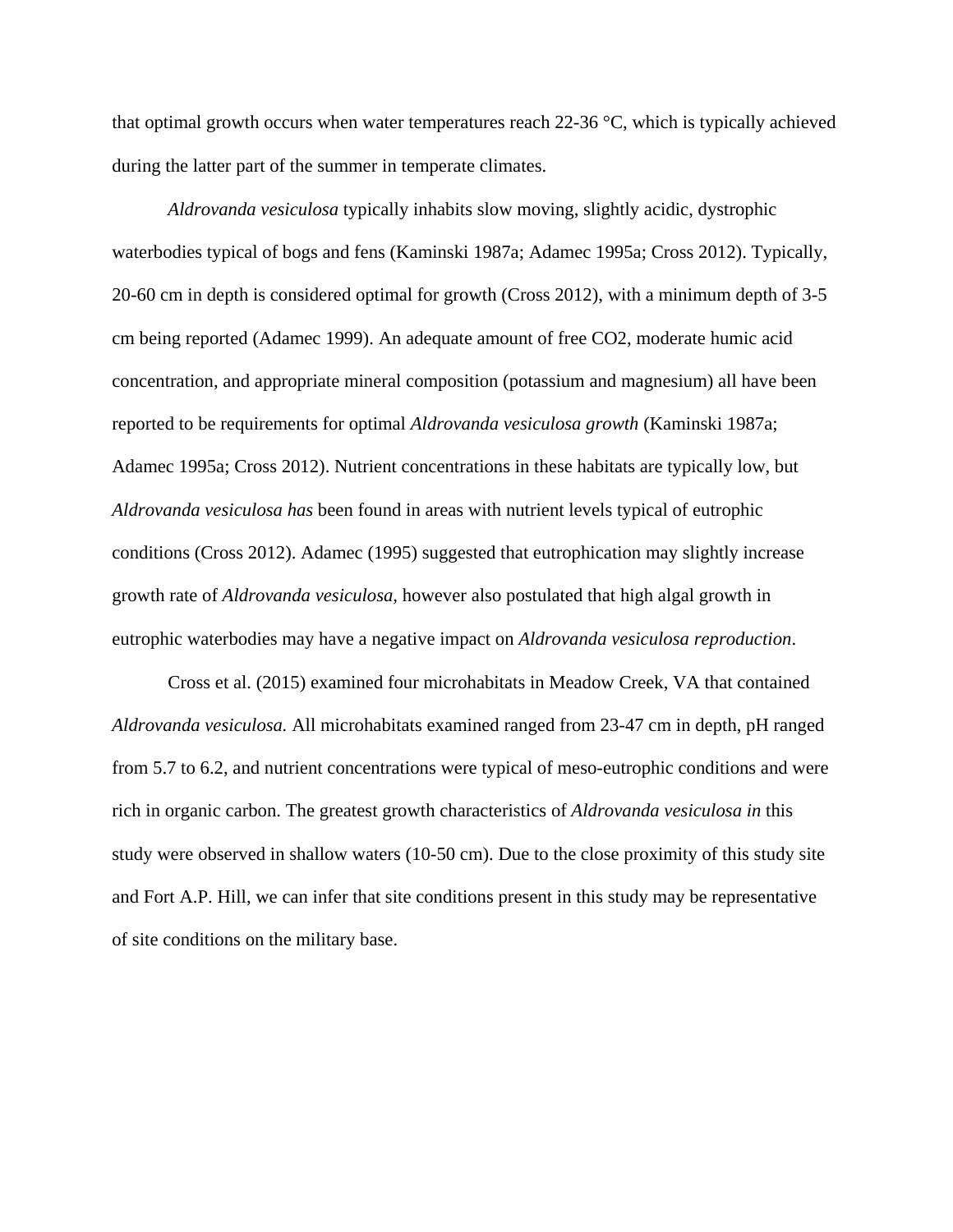#### Competition

Most authors note that *Aldrovanda vesiculosa has* a poor competitive ability (Adamec 1995a; Breckport 1997; Adamec and Lev 1999; Cross et al. 2015), however these claims are based on observations of co-occurrence data rather than direct studies of competition. Admaec and Lev (1999) found no evidence of negative impacts of co-occurrence with emergent macrophytes such as *Carex spp.*, *Phragmites australis* and *Typha angustifolia*. Other studies have noted a positive relationship with emergent macrophytes (Kaminski 1987b; Adamec 2005; Cross 2012; Lamont et al. 2013; Cross et al. 2015). Kaminski (1987b) observed higher growth rates for *Aldrovanda vesiculosa when* mixed with emergent macrophytes compared to grown alone or with *Hydrocharis morsus- ranae*. The author speculated that there is a positive allopathic effect that is providing *Aldrovanda vesiculosa with* an organic substance that is essential to metabolism.

Another explanation for the positive relationship of *Aldrovanda vesiculosa and* emergent macrophytes is refuge from excessive amounts of irradiance. *Aldrovanda vesiculosa seems* to prefer a moderate amount of irradiance (20-60%) with higher levels leading to increased senescence, apical reduction and decrease of size and fitness of individuals (Cross 2012). Shading by emergent macrophytes may provide enough refuge from irradiance to offset any deleterious effects to *Aldrovanda vesiculosa populations*.

Information about direct competition between *Aldrovanda vesiculosa and* submersed macrophytes is limited. There is typically low submersed macrophyte diversity in dystrophic habitats (Roberts et al. 1985; Rørslett 1991; Weiher and Boylen 1994; Murphy 2002; Adamec 2012), with carnivorous aquatic plants tending to dominate (Ellison and Adamec 2011). Adamec (2012) compared relative abundances of rootless aquatic carnivorous plants (ACP's) with rooted non- carnivorous aquatic plants (N-ACP's) at 110 dystrophic sites across six countries. The author found that the relative abundance of N-ACPs found at these sites was much lower than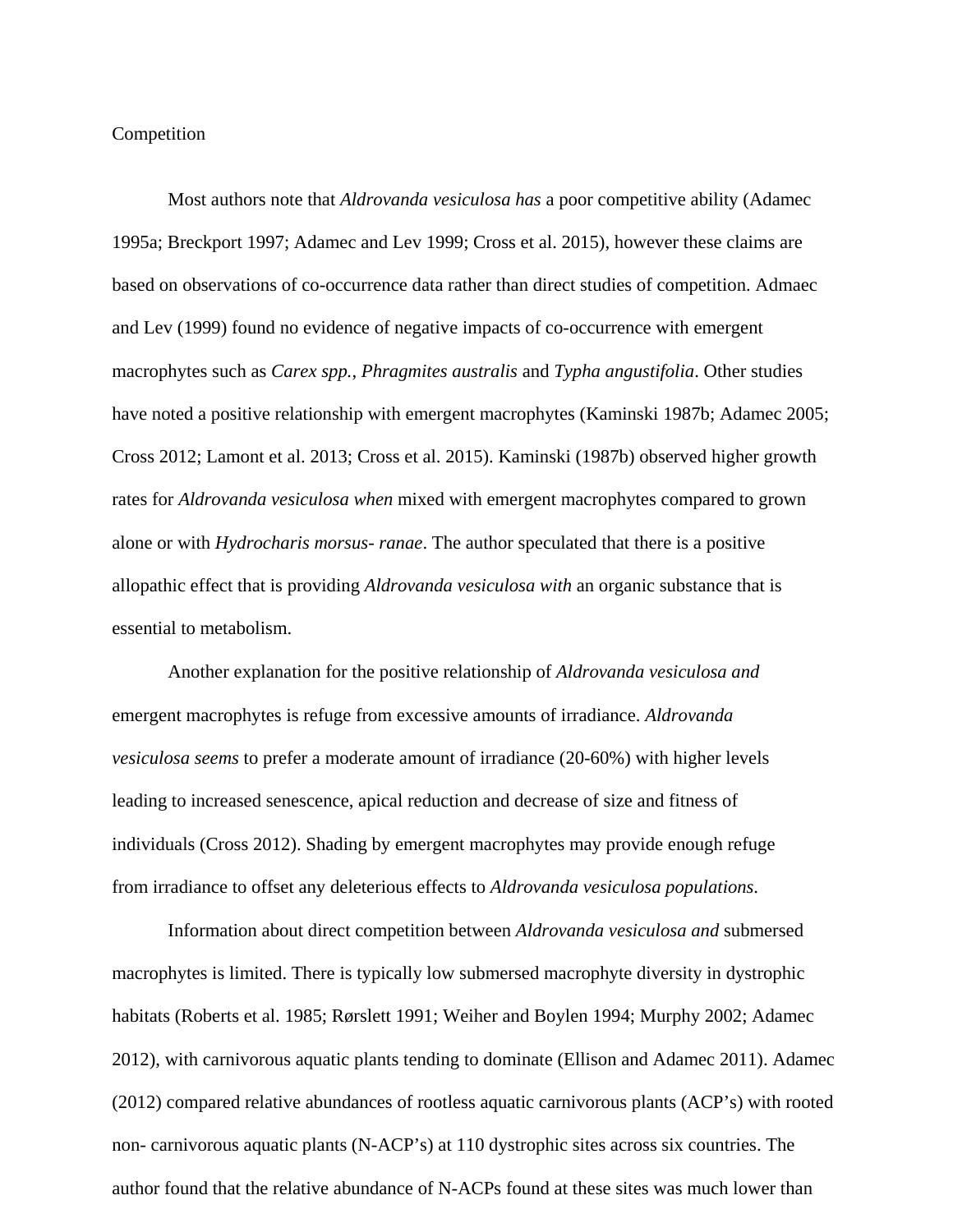ACPs. ACPs have specific adaptations to deal with dystrophic conditions such as lack of roots, rapid apical growth, surface sprouting turions, high nutrient uptake affinity and carnivory (Adamec 2012). The absence of these adaptations within many N-ACPs most likely limits competitive interactions with aquatic carnivorous plants. In dystrophic habitats, *Aldrovanda vesiculosa should* have a strong competitive advantage against any N-ACPs present.

The Bladderworts (*Utricularia* spp.) may be the submersed macrophyte most impacted by the presence of *Aldrovanda vesiculosa. Utricularia* spp. are rootless, carnivorous and commonly inhabit the same dystrophic waters as *Aldrovanda vesiculosa (*Kaminski 1987b; Lamont et al. 2013; Cross et al. 2015). No studies to our knowledge have followed an *Aldrovanda vesiculosa and Utricularia* spp. community through time or examined possible overlap in diet, therefore only inferences can be made about potential outcomes of competition. These inferences are based on a few published studies that have looked at competition either indirectly and or under a limited time frame (Kaminski 1987b; Adamec and Koravora 2006; Cross et al. 2015)

Adamec and Korarova (2006) compared growth rates at two sites in the Czech Republic and found that *Aldrovanda vesiculosa can* grow faster during the peak season than *Utricularia australis*. This rapid growth was in form of frequent branching and separation of daughter shoots, which may be important for vegetative propagation. Since this study did not have any plots where either

*Aldrovanda vesiculosa or Utricularia australis* were grown alone, we cannot discern if differences in growth rates were influenced by competition or some other factor. Cross et al. (2015) compared percent cover of *Aldrovanda vesiculosa to* native macrophytes at several transects in a braided creek system in Virginia, USA. Several species of *Utricularia* were present within most transects, however percent cover data was presented as an aggregate of native macrophytes present. No percent cover data was given for individual taxa, preventing a direct comparison.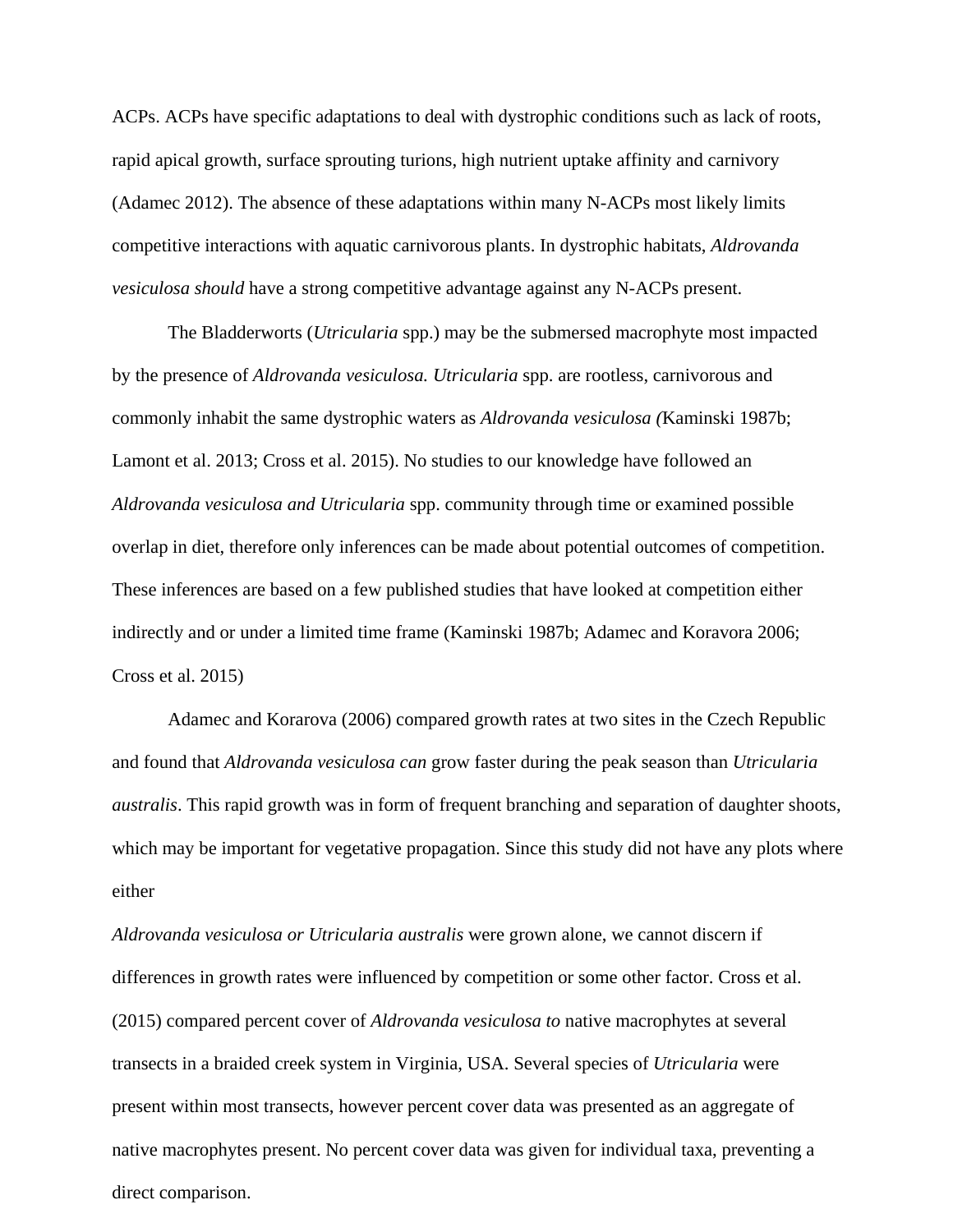Without peer reviewed studies comparing competing populations of *Aldrovanda vesiculosa and* other submersed aquatic macrophytes, it is difficult to speculate on any potential impacts of competition. *Aldrovanda vesiculosa can* become locally dominant (Adamec and Koravova 2006; Lamont et al. 2013; Cross 2015; Floyd et al. 2015), however we cannot discern if this dominance was due to a superior competitive ability or colonization of a novel habitat. More information is needed on the potential outcomes of direct competition between *Aldrovanda vesiculosa and* submersed aquatic vegetation.

#### Predation

While it is known that carnivory in *Aldrovanda vesiculosa is* an important for physiological processes (Adamec 2000; Adamec 2008b; Cross 2010; Adamec 2012), information regarding prey selection and impacts to prey populations is scarce. *Aldrovanda vesiculosa does* feed on a variety of invertebrates such as ostracods, branchiopods, copepods, chironomid larvae and mosquito larvae (Akeret 1993; Cross 2012). There have been some instances where larger prey was caught such as *Gammarus* spp., fish fry and young tadpoles (Cross 2012). Despite trap size being relatively small (1.9 -5.6 mm in Virginia populations [Cross et al. 2015]) there has been anecdotal evidence that larger prey can get caught within the traps partially (Cross 2012); with any part of the prey item within the trap being fully digested. This partial capture may lead to either increased direct or indirect mortality for larger prey species.

Prey selection for *Aldrovanda vesiculosa is* still a relative unknown, however there is evidence that epiphytic invertebrates may represent a large amount of the prey items captured (Schell 2003). Similar observations have been made for *Utricularia spp*. (Sanabria-aranda et al. 2006). Schell (2003) observed a larger proportion of ostracods within traps despite an even community of invertebrates present in cultivation containers. The author hypothesizes that the trigger hairs on traps mimicked filamentous algae and attracted the ostracods to the plant.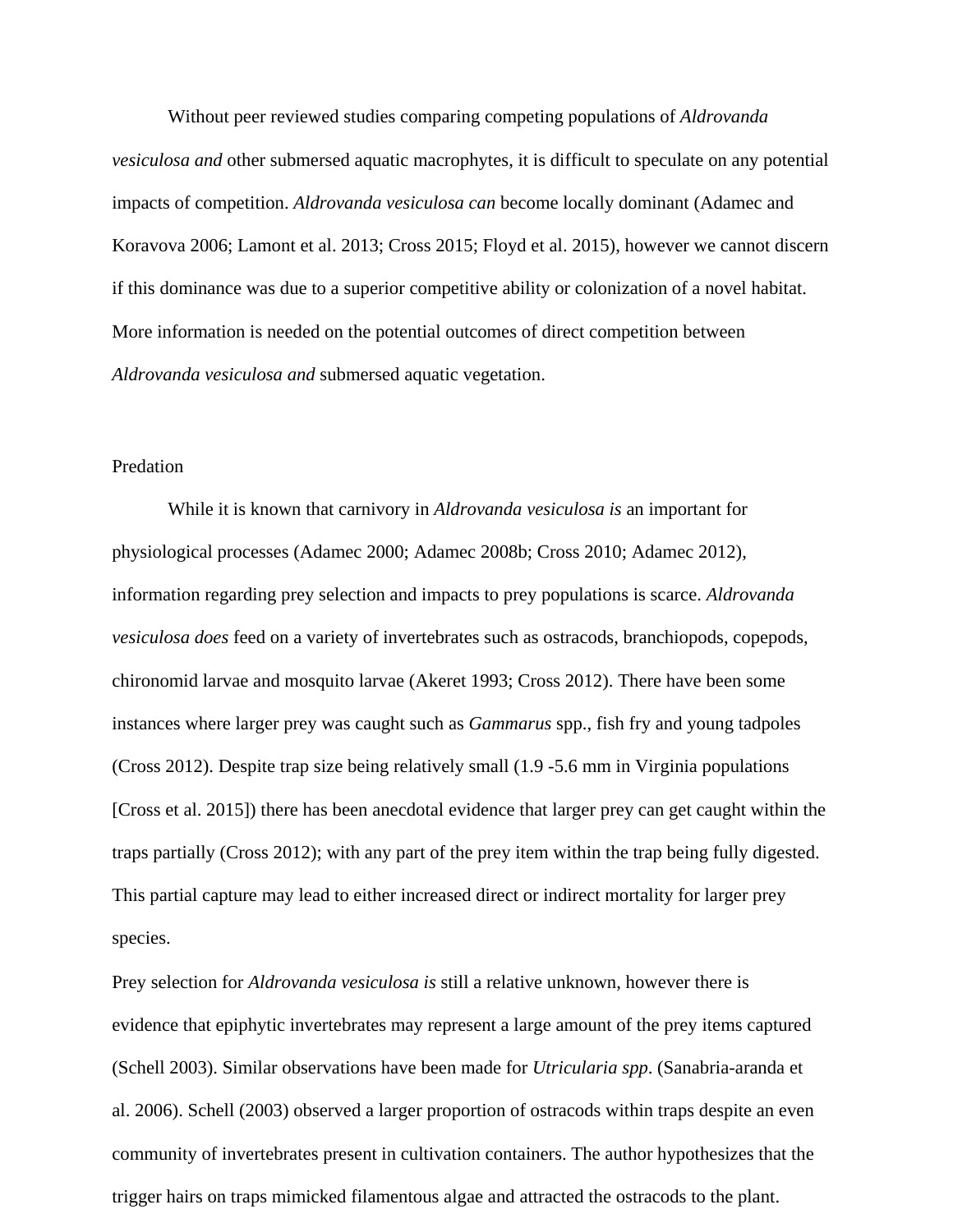Other carnivorous plants use attractants to lure prey (Moran 1966; Kreuzwieser et al. 2014); despite methods of attraction not being described from *Aldrovanda vesiculosa.*

While there is no peer reviewed studies investigating changes in invertebrate populations in response to *Aldrovanda vesiculosa predation*, impacts of *Utricularia* spp. predation have been explored. *Utricularia* spp. has been implicated in reducing invertebrate population densities in laboratory and enclosure experiments (Baumgartner 1987; Harms 2002). Havens (1991) investigated littoral zooplankton populations in a humic lake ( $pH = 4.9$ ) in Ohio and speculated that *Utricularia spp.* predation was a significant factor influencing zooplankton densities. The author noticed a rapid increase of zooplankton density corresponding with *Utricularia spp*. senescence in September indicating a release from predation.

Based on high observed densities of *Aldrovanda vesiculosa observed* in Fort A.P. Hill (Floyd et al. 2015), there is most likely localized predation on invertebrates within these waterbodies. Predation on which taxa and to what extent the population as a whole would be affected is still unknown. Macroinvertebrates contribute positively to the ecology of ponds and wetlands such as aiding in decomposition (McQueen et al. 1996) and providing a food source for fish and waterfowl (Keast 1985; Batzer et al. 1993). Further research should be conducted to improve our understanding of potential predation impacts.

#### **Conclusions**

Due to the high densities observed both at Fort A.P. Hill and other populations in North America, DOD operations involving movement within wetlands and ponds may be impacted. Recreational use of ponds may also be impacted as shoreline fishing may be limited by dense surface coverage fouling gears. In our literature search, we did not come across instances where *A. vesiculosa* was recreationally impeding. Bogs and fens are not usually areas that are subject to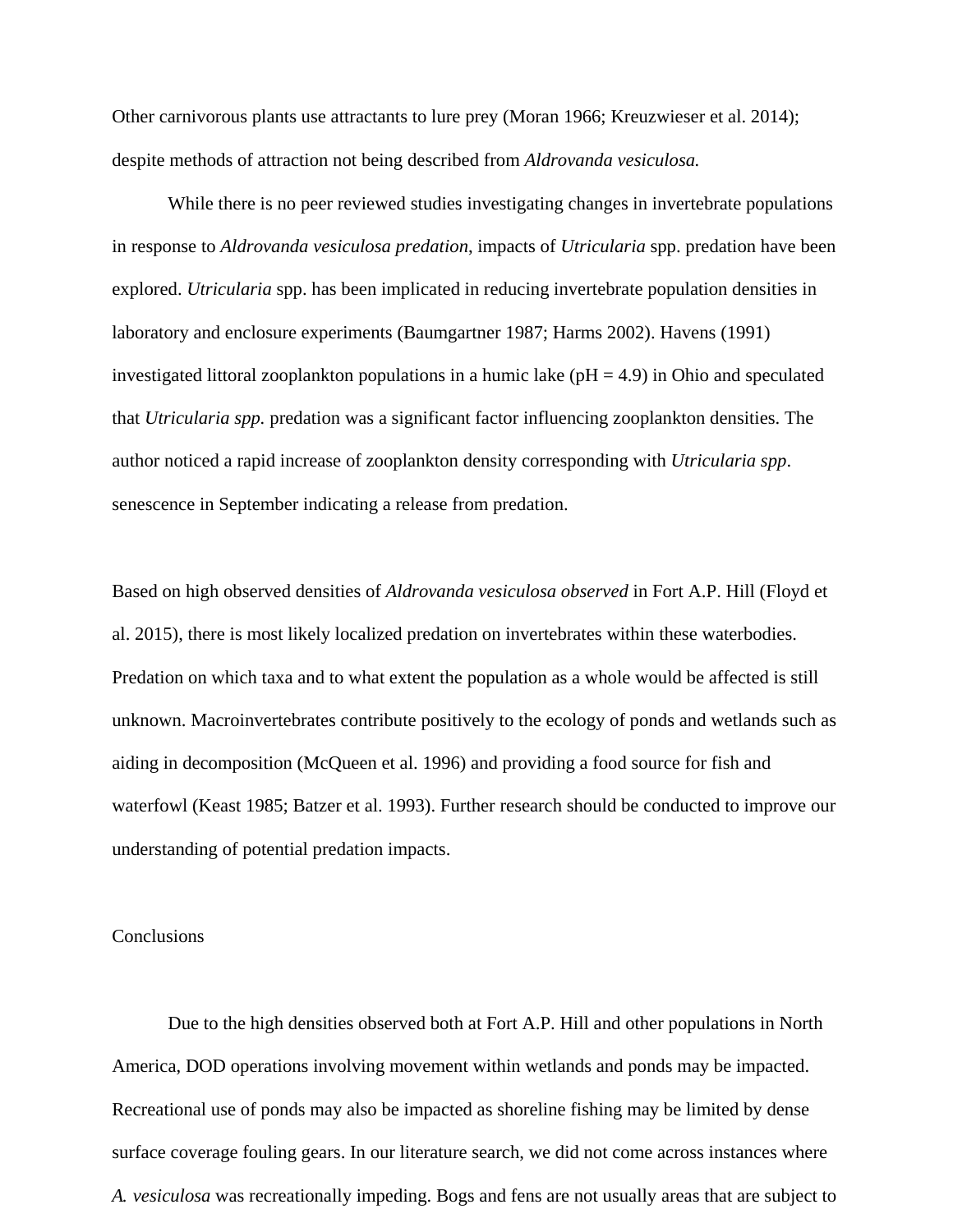high amounts of boating and fishing which may explain why recreational impediment was not reported before. Our understanding of *Aldrovanda vesiculosa growth* habits in North America comes from one study; which only examined populations during one part of the year. We still have little understanding of seasonal trends in *Aldrovanda vesiculosa density*, which hinders the ability to predict when *Aldrovanda vesiculosa may* become an issue for operations and recreation. Furthermore, impacts to native flora and fauna are similarly unclear. Due to the presence of dense stands of *Aldrovanda vesiculosa,* it can be inferred that there may be some impact, however, the magnitude of these potential impacts is not known.

#### Literature Cited

\*note that this list represents all of the literature we examined for this report. Some of the

- literature below was not represented in the above text, but is related to *Aldrovanda vesiculosa.*
- Adamec, L. 1995a. Ecological requirements and recent European distribution of the aquatic carnivorous plant *Aldrovanda vesiculosa* L.—A review. *Folia Geobotanica* 30(1):53–61.
- Adamec, L. 1995b. Ecological requirements of *Aldrovanda vesiculosa*. Testing of its new potential sites in the Czech Republic. Acta botanica gallica 142(6):673–680.
- Adamec, L. 1995c. Eco physiological study of the aquatic carnivorous plant *Aldrovanda* vesiculosa L. Acta botanica gallica 142(6):681–684.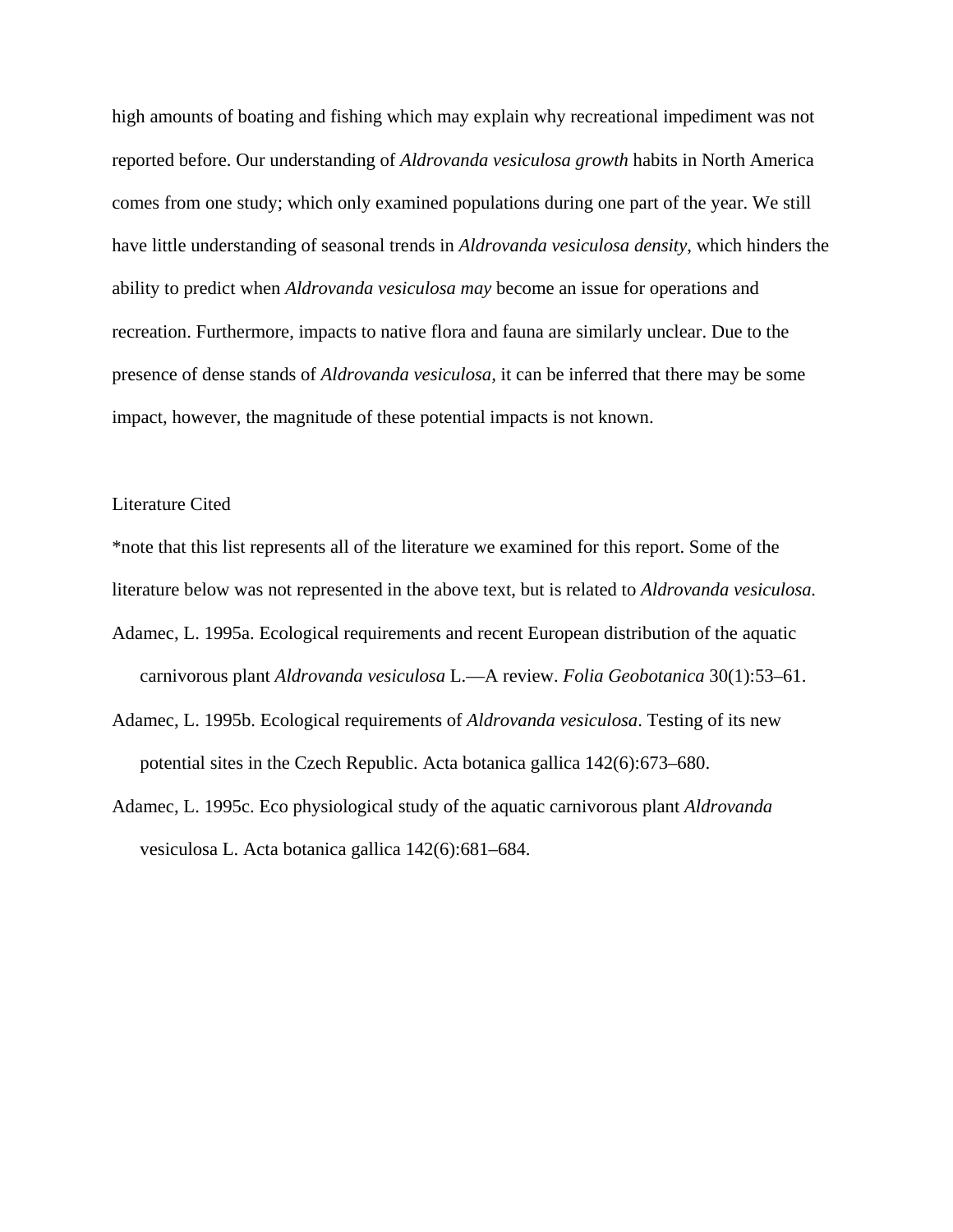- Adamec, L. 1997. Photosynthetic characteristics of the aquatic carnivorous plant *Aldrovanda* vesiculosa. Aquatic Botany 59(3):297–306.
- Adamec, L. 1999a. The biology and cultivation of red Australian *Aldrovanda vesiculosa*. Carnivorous Plant Newsletter 28:128–132.
- Adamec, L. 1999b. Turion overwintering of aquatic carnivorous plants. Carnivorous plant newsletter 28:19–24.
- Adamec, L. 2000. Rootless aquatic plant *Aldrovanda vesiculosa*: physiological polarity, mineral nutrition, and importance of carnivory. Biologia Plantarum 43(1):113–119.
- Adamec, L. 2003. Eco physiological characterization of dormancy states in turions of the aquatic carnivorous plant *Aldrovanda vesiculosa*. Biologia plantarum 47(3):395–402.
- Adamec, L. 2005. Ten years after the introduction of *Aldrovanda vesiculosa* to the Czech Republic. Acta botanica gallica 152(2):239–245.
- Adamec, L. 2007. Micronutrient content does not reflect the status of health in the aquatic carnivorous plant *Aldrovanda vesiculosa*. Biologia 62(6):711–714.
- Adamec, L. 2008a. Respiration of turions and winter apices in aquatic carnivorous plants. Biologia 63(4):515–520.
- Adamec, L. 2008b. The influence of prey capture on photosynthetic rate in two aquatic carnivorous plant species. Aquatic Botany 89(1):66–70.
- Adamec, L. 2012. Why do aquatic carnivorous plants prefer growing in dystrophic waters. Acta Biol. Sloven 55:3–8.
- Adamec, L., and K. Kondo. 2002. Optimization of Medium for Growing the Aquatic Carnivorous Plant *Aldrovanda vesiculosa* in Vitro. Plant Biotechnology 19(4):283–286.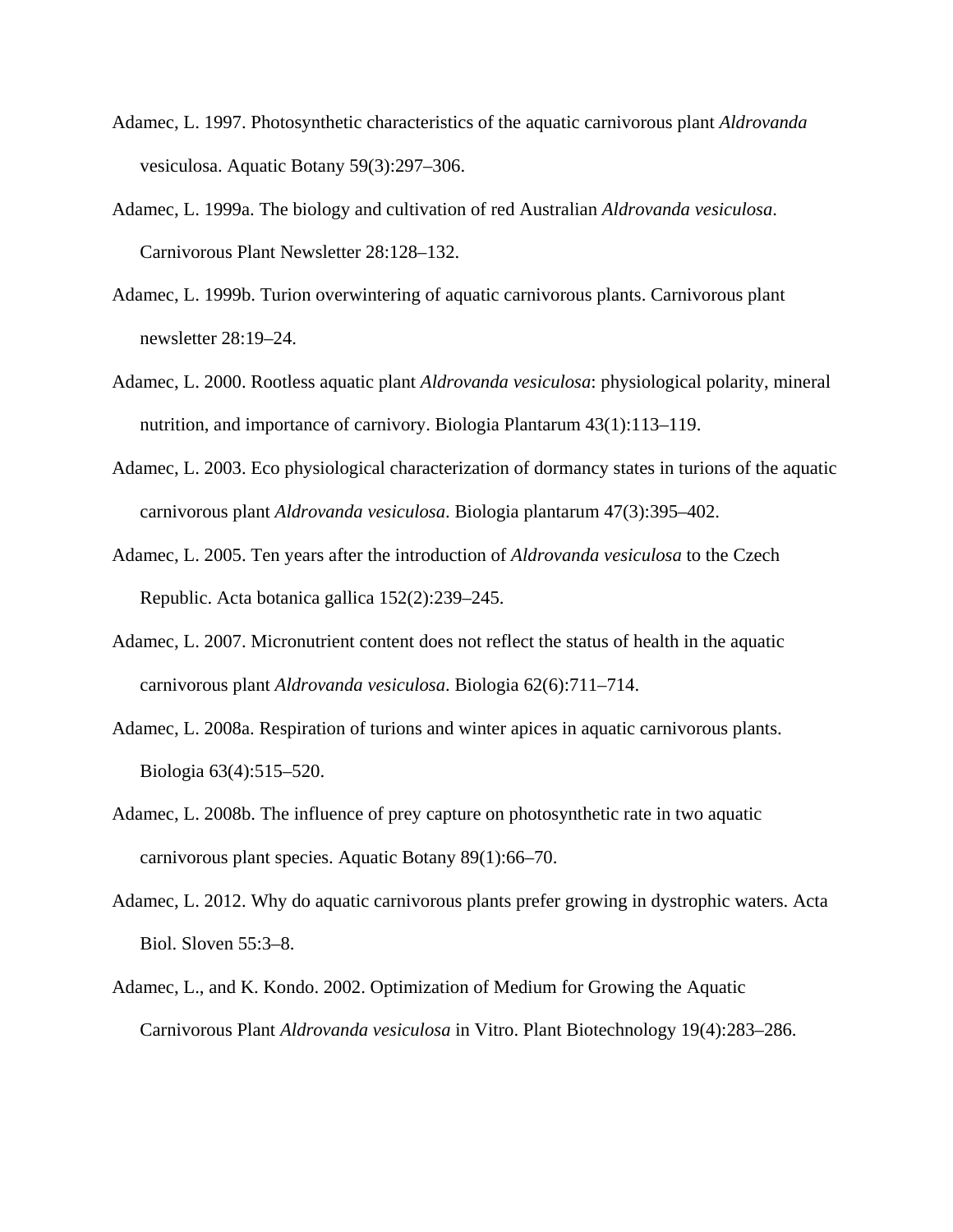- Adamec, L., and M. Kovářová. 2006. Field growth characteristics of two aquatic carnivorous plants, *Aldrovanda vesiculosa* and *Utricularia australis*. Folia Geobotanica 41(4):395–406.
- Adamec, L., and J. Lev. 1999. The introduction of the aquatic carnivorous *plant Aldrovanda vesiculosa* to new potential sites in the Czech Republic: A five-year investigation. Folia Geobotanica 34(3):299–305.
- Batzer, D. P., M. McGee, V. H. Resh, and R. R. Smith. 1993. Characteristics of invertebrates consumed by mallards and prey response to wetland flooding schedules. Wetlands 13(1):41– 49.
- Baumgartner, D. L. 1987. Laboratory evaluation of the bladderwort plant *Utricularia vulgaris*  (Lentibulariaceae), as a predator of late instar *Culex pipiens* and assessment of its biocontrol potential. J. Am. Mosquito Cont. 3:50–62.
- Breckpot, C. 1997. *Aldrovanda vesiculosa*: Description, distribution, ecology and cultivation. Natural History.
- Cameron, K. M., K. J. Wurdack, and R. W. Jobson. 2002. Molecular evidence for the common origin of snap-traps among carnivorous plants. American Journal of Botany 89(9):1503– 1509.
- Cross, A. T., L. Adamec, S. R. Turner, K. W. Dixon, and D. J. Merritt. 2016. Seed reproductive biology of the rare aquatic carnivorous plant *Aldrovanda vesiculosa* (Droseraceae). Botanical Journal of the Linnean Society.
- Cross, A. T., L. M. Skates, L. Adamec, C. M. Hammond, P. M. Sheridan, and K. W. Dixon. 2015. Population ecology of the endangered aquatic carnivorous macrophyte *Aldrovanda vesiculosa* at a naturalized site in North America. Freshwater Biology 60(9):1772–1783.

Degreef, J. D. 1997. Fossil *Aldrovanda*. Carnivorous Plant Newsletter 26:93–97.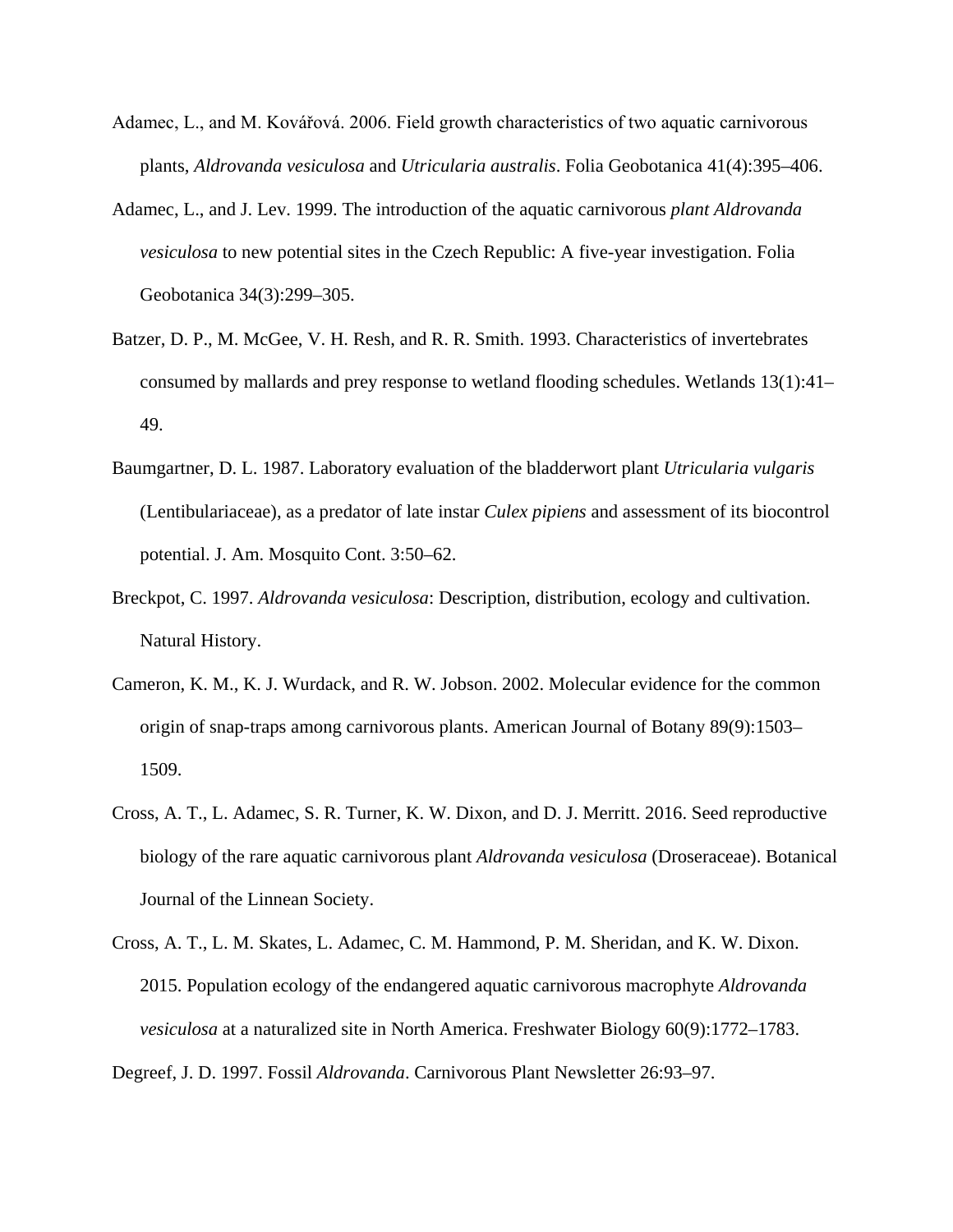- Elansary, H. O., L. Adamec, and H. Štorchová. 2010. Uniformity of organellar DNA in *Aldrovanda vesiculosa*, an endangered aquatic carnivorous species, distributed across four continents. Aquatic Botany 92(3):214–220.
- Floyd, R. H., S. Ferrazzano, B. W. Josey, and J. R. Applegate. 2015. *Aldrovanda vesiculosa* at Fort AP Hill, Virginia. Castanea 80(3):211–217.
- Galka, M., L. Bergonzini, D. Williamson, A. Majule, C. Masao, and A. Huguet. 2015. Macrofossil evidence of Late Holocene presence of *Aldrovanda vesiculosa* L. in centraleastern Europe (Poland) and East Africa (Tanzania). Quaternary International 386:186–190.
- Harms, S. 2002. The effect of bladderwort (*Utricularia*) predation on micro crustacean prey. Freshwater Biology 47(9):1608–1617.
- Havens, K. E. 1991. Summer zooplankton dynamics in the limnetic and littoral zones of a humic acid lake. Hydrobiologia 215(1):21–29.
- Hoshi, Y. 2002. Chromosome studies in Drosera (Droseraceae). Page Proc 4th Intl Carniv Pl Conf.
- Hoshi, Y., J. Shirakawa, and M. Hasebe. 2006. Nucleotide sequence variation was unexpectedly low in an endangered species, *Aldrovanda vesiculosa* L.(Droseraceae). Chromosome Botany 1(1):27–32.
- Iijima, T., and T. Sibaoka. 1981. Action potential in the trap-lobes of *Aldrovanda vesiculosa*. Plant and cell physiology 22(8):1595–1601.
- IUCN. 2012. *Aldrovanda vesiculosa*: Cross, A.: The IUCN Red List of Threatened Species 2012: e.T162346A901031.
- Jennings, D. E., and J. R. Rohr. 2011. A review of the conservation threats to carnivorous plants. Biological Conservation 144(5):1356–1363.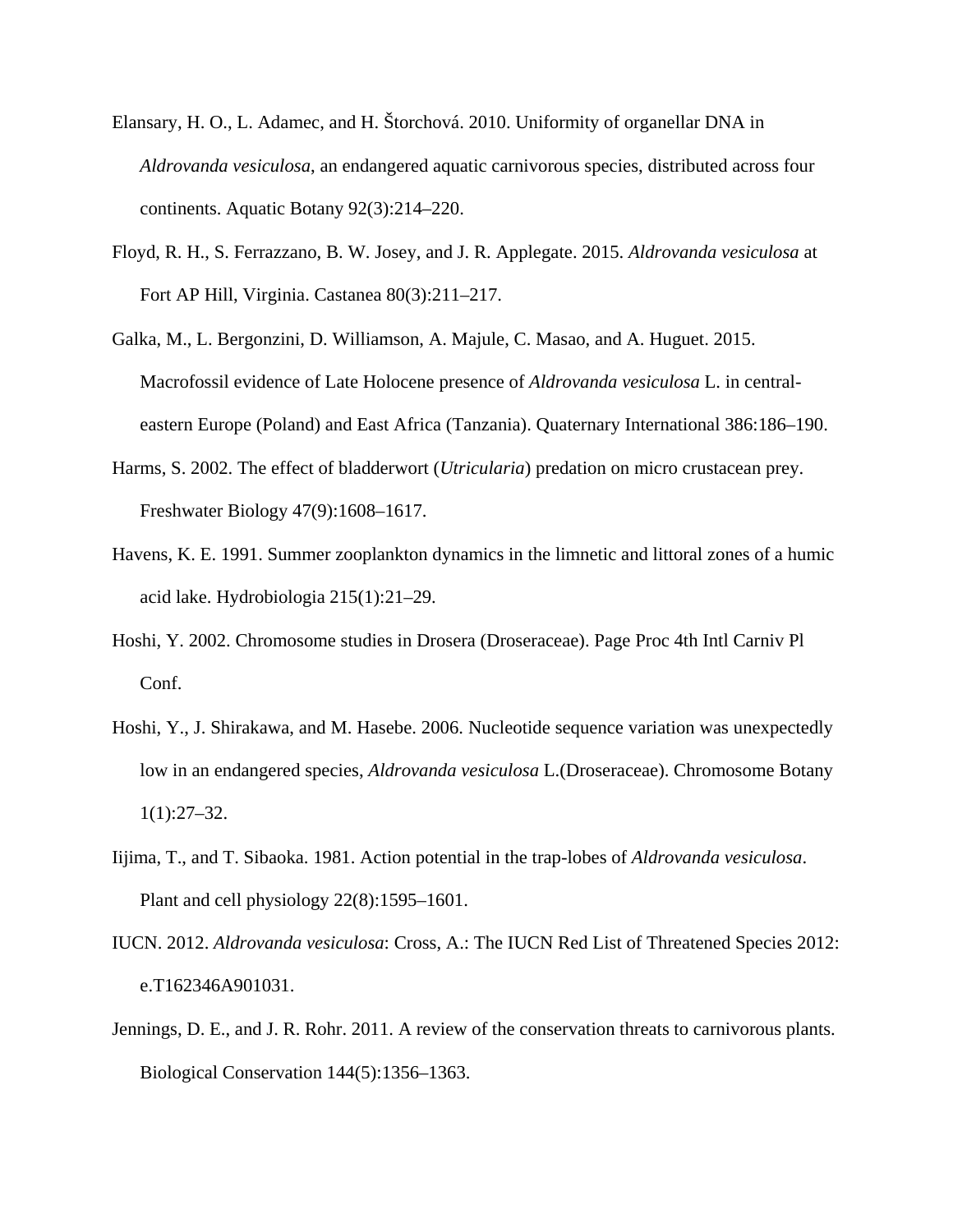- Kaminski, R. 1987a. Studies on the ecology of *Aldrovanda vesiculosa* LI Ecological differentiation of *Aldrovanda vesiculosa population* under the influence of chemical factors in the habitat. Ekol. pol 35:559–590.
- Kaminski, R. 1987b. Studies on the ecology of *Aldrovanda vesiculosa* L. II. Organic substances, physical and biotic factors and the growth and development of Aldrovanda vesiculosa. Ekol. pol 35:591–609.
- Kaminski, R., and L. Adamiec. 1996. Report on recent sites of *Aldrovanda vesiculosa*  (Droseraceae) in Poland Source: Fragmenta Floristica et Geobotanica year: 1996, vol: 41, number: 1, pages: 291-294. Fragmenta Floristica et Geobotanica 41(1):291–294.
- Keast, A. 1985. Planktivory in a littoral-dwelling lake fish association: prey selection and seasonality. Canadian Journal of Fisheries and Aquatic Sciences 42(6):1114–1126.
- Lamont, E. E., R. Sivertsen, C. Doyle, and L. Adamec. 2013. Extant populations of *Aldrovanda vesiculosa* (Droseraceae) in the New World 1. Journal of the Torrey Botanical Society 140(4):517–522.
- Lloyd, F. E. 1933. The Carnivorous Plants: A Review with Contributions: Presidential Address. Royal Society of Canada.
- McQueen, D. J., J. R. Post, and E. L. Mills. 1986. Trophic relationships in freshwater pelagic ecosystems. Canadian Journal of Fisheries and Aquatic Sciences 43(8):1571–1581.
- Murphy, K. J. 2002. Plant communities and plant diversity in softwater lakes of northern Europe. Aquatic Botany 73(4):287–324.
- Nikitin, P. A. 1927. Interglacial Occurrence of *Aldrovanda vesiculosa* L. New Phycologist 26(1):58–59.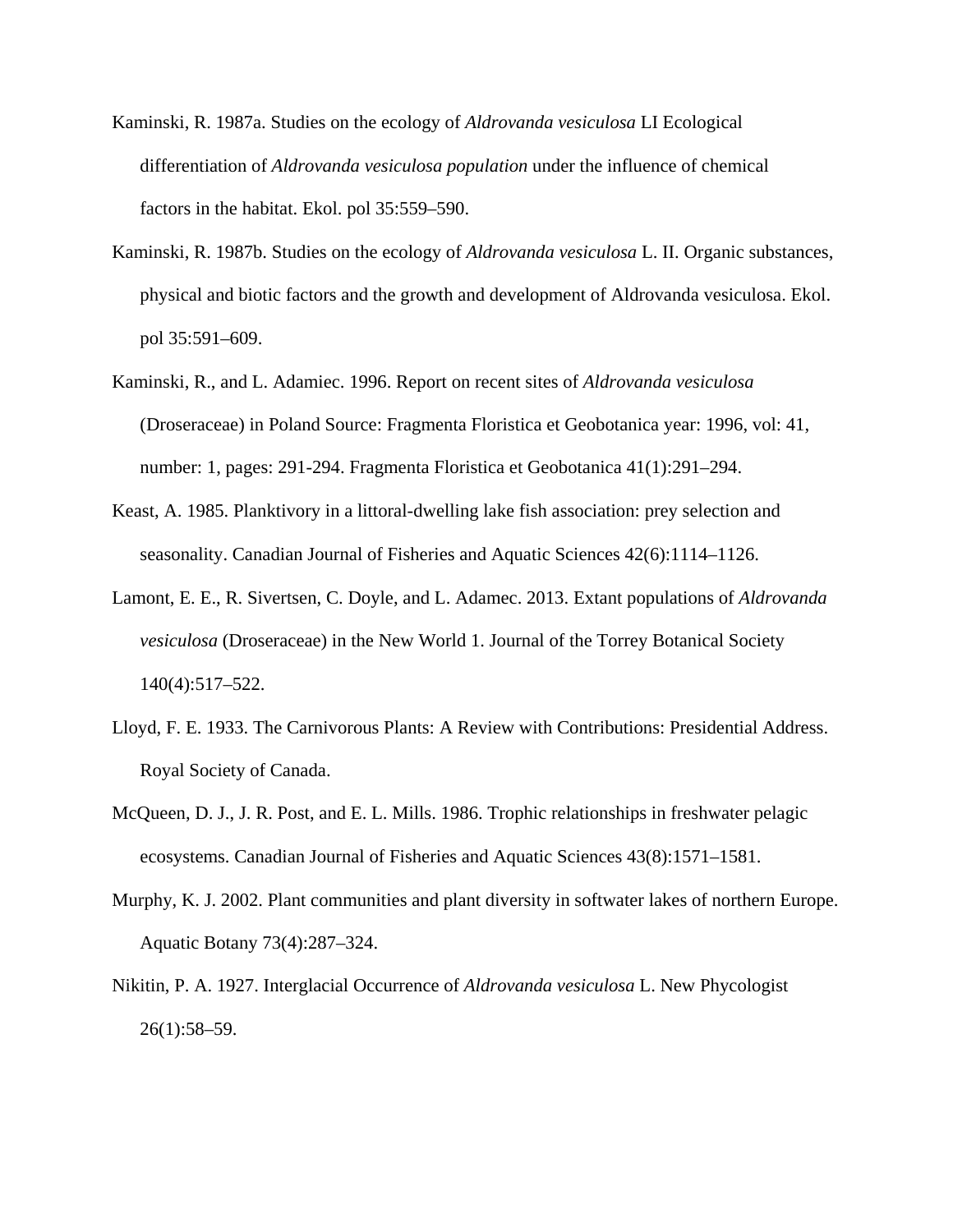- Panda, S. 2014. Present status of *Aldrovanda vesiculosa* L. in India. Journal of Bombay Natural History Society (JBNHS) 111(3):246–247.
- Pimentel, D., R. Zuniga, and D. Morrison. 2005. Update on the environmental and economic costs associated with alien-invasive species in the United States. Ecological economics 52(3):273–288.
- Poppinga, S., S. R. Hartmeyer, T. Masselter, I. Hartmeyer, and T. Speck. 2013. Trap diversity and evolution in the family Droseraceae. Plant signaling & behavior 8(7):e24685.
- Poppinga, S., and M. Joyeux. 2011. Different mechanics of snap-trapping in the two closely related carnivorous plants *Dionaea muscipula* and *Aldrovanda vesiculosa*. Physical Review E 84(4):41928.
- Roberts, D. A., R. Singer, and C. W. Boylen. 1985. The submersed macrophyte communities of Adirondack lakes (New York, USA) of varying degrees of acidity. Aquatic Botany 21(3):219–235.
- Rørslett, B. 1991. Principal determinants of aquatic macrophyte richness in northern European lakes. Aquatic Botany 39(1):173–193.
- Sanabria-Aranda, L., Gonza´lez-Bermu´dez, A., Torres, N., Guisande, C., Manjarre´s-Herna´ndez, A., Valoyes-Valois, V., Dı´az-Olarte, J.J., Andrade-Sossa, C., Duque, S.R., 2006. Predation by the tropical plant *Utricularia foliosa*. Freshwater Biol. 51, 1999– 2008.Vilkonis, K. K. 2004. *Aldrovanda vesiculosa* L.(Droseraceae) in Lithuania (July 17, 2001-August 15, 2003). Acta Biologica Universitatis Daugavpiliensis (Latvia).
- Weiher, E., and C. W. Boylen. 1994. Patterns and prediction of  $\alpha$  and  $\beta$  diversity of aquatic plants in Adirondack (New York) lakes. Canadian Journal of Botany 72(12):1797–1804.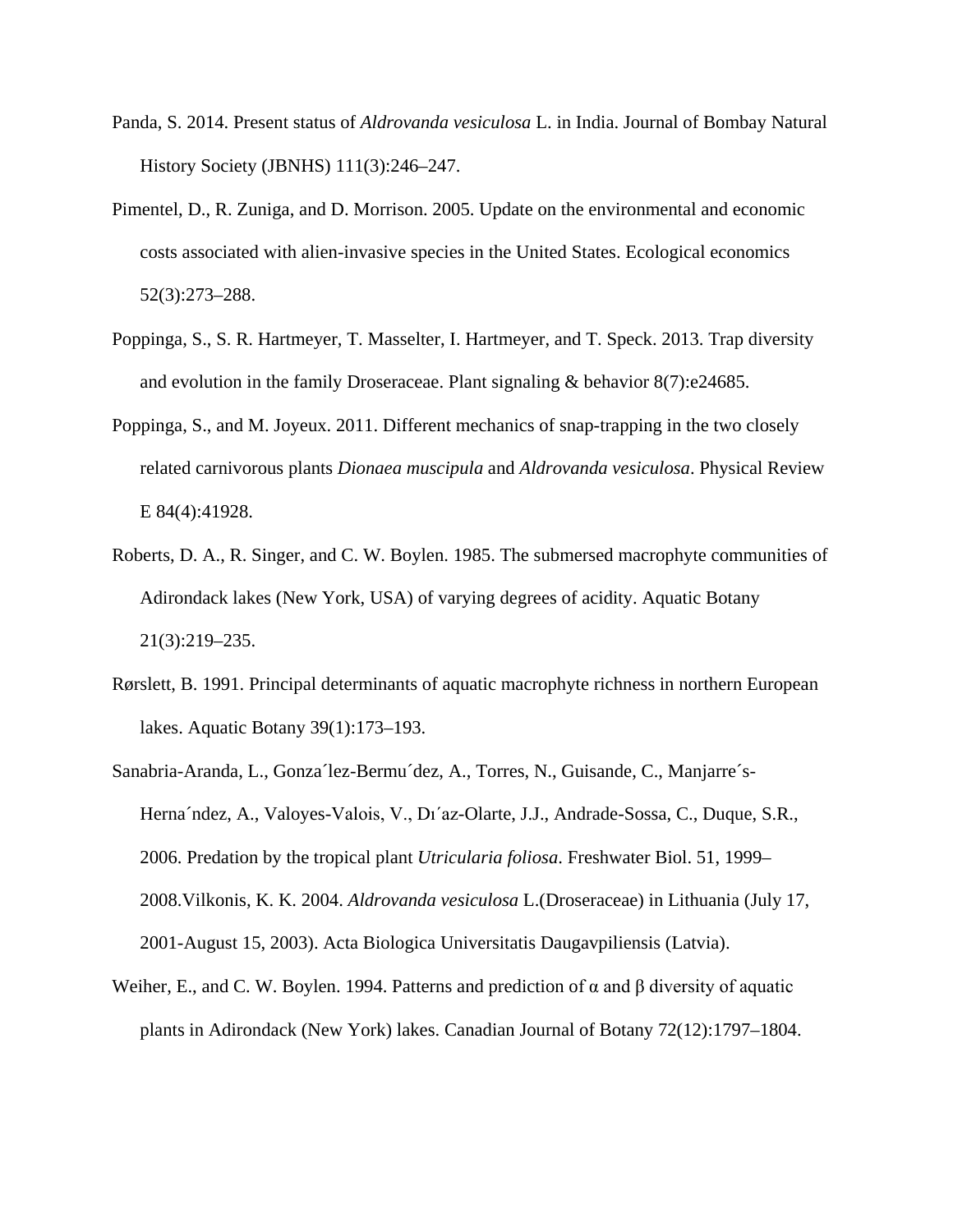Zaman, M., A. T. M. Naderuzzaman, M. Hasan, and S. Naz. 2011. Ecology, morphology and anatomy of *Aldrovanda vesiculosa* L.(Droseraceae) from Bangladesh. Bangladesh Journal of Botany 40(1):85–91.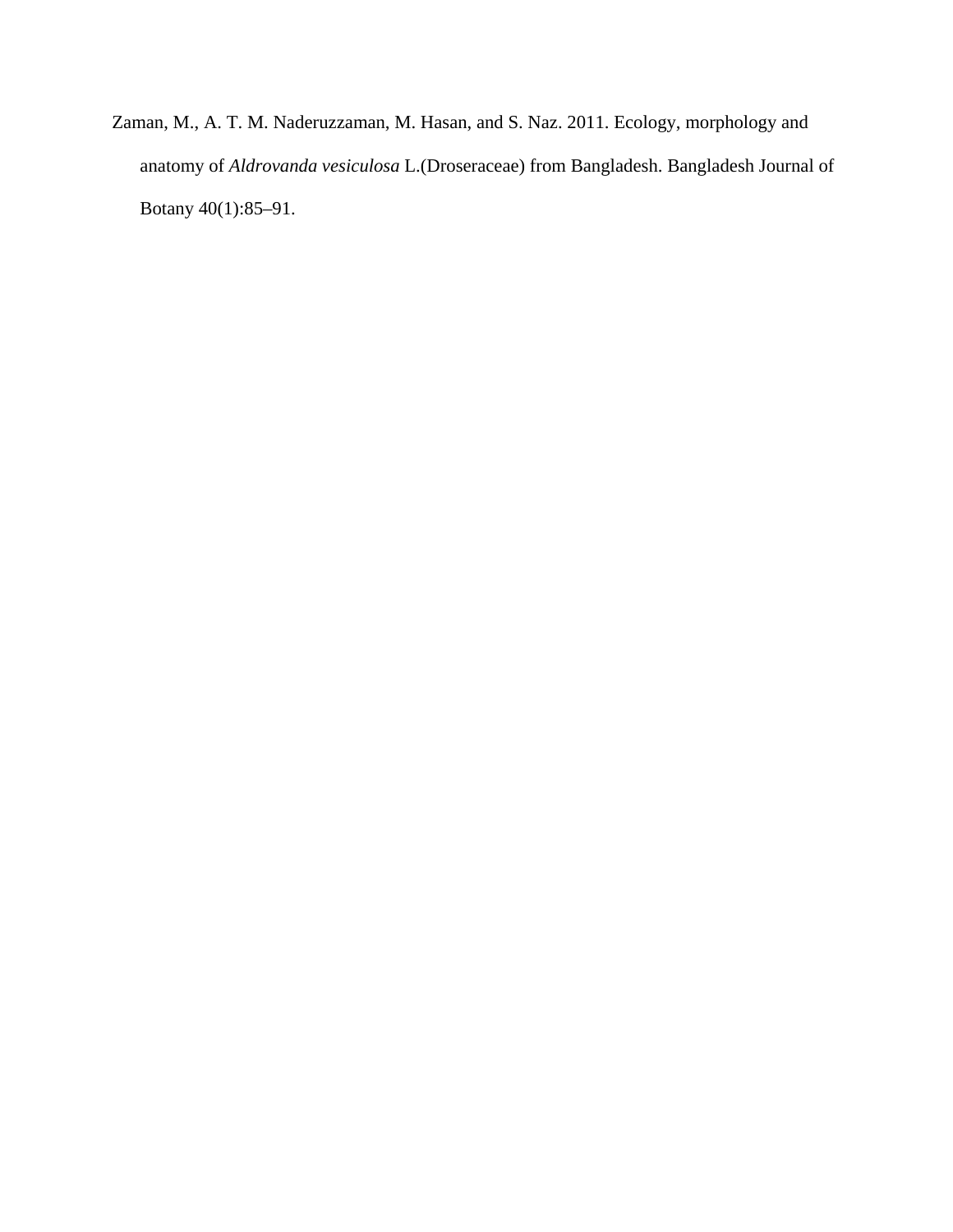## **IV.** *Aldrovanda* **Technical Advisory Committee WebEx meeting**

## February 23rd, 2017

Attendance: Rob Richardson (NCSU), Steve Young (NYSDEC), Alejandro Reyes (NCSU), Chris Doyle (SOLitude), Willow Eyres (NYSDEC), Jason Applegate (Fort A.P. Hill), Spencer Blisset (VCU), Ray Fernald (VDGIF), Tina MacIntyre (VDACS), Kevin Heffernan (VDCR), John Thompson (CRISP), Dorothy Keough (USAG Fort Belvoir).

Alejandro Reyes called the meeting to order at 1:10pm

Introduction:

- Jason Applegate gave a brief review of the history of the *Aldrovanda* infestation at Fort A.P. Hill.
- Alejandro Reyes gave a brief overview of the site visit and the formation of the *Aldrovanda* Technical Advisory Committee Meeting Priorities.

Preliminary Literature Review (Alejandro Reyes gave an overview of the preliminary literature review of information relevant to the *Aldrovanda* invasion).

- Only three peer reviewed manuscripts concerning *Aldrovanda* in North America. o Only one of these papers was an ecological study.
- Potential impacts to recreation
	- o Growth is restricted to shallow (10-50 cm) wind protected sections of dystrophic habitats
	- o Localized, dense growth has occurred in other areas in North America, including a pond adjacent to fort A.P. Hill.
	- o No literature on nuisance populations of *Aldrovanda* in Europe or Asia
	- o No literature on development, implementation and/or evaluation of management techniques for *Aldrovanda* control.
- Potential impacts to native vegetation
	- o Positive relationship with emergent macrophytes
	- o Limited competitive interactions with many other native submersed aquatic plants due to limited diversity in dystrophic habitat.
	- o Bladderworts may be impacted the most by an *Aldrovanda* invasion, however few studies have explored their interaction.
- Potential impacts to native fauna
	- o Information concerning prey selection and impacts to prey populations isscarce
	- o There is anecdotal evidence that larger prey items can be caught within the traps
	- o No studies have investigated any change in invertebrate abundance or community assemblage in response to an *Aldrovanda* invasion.

General discussion: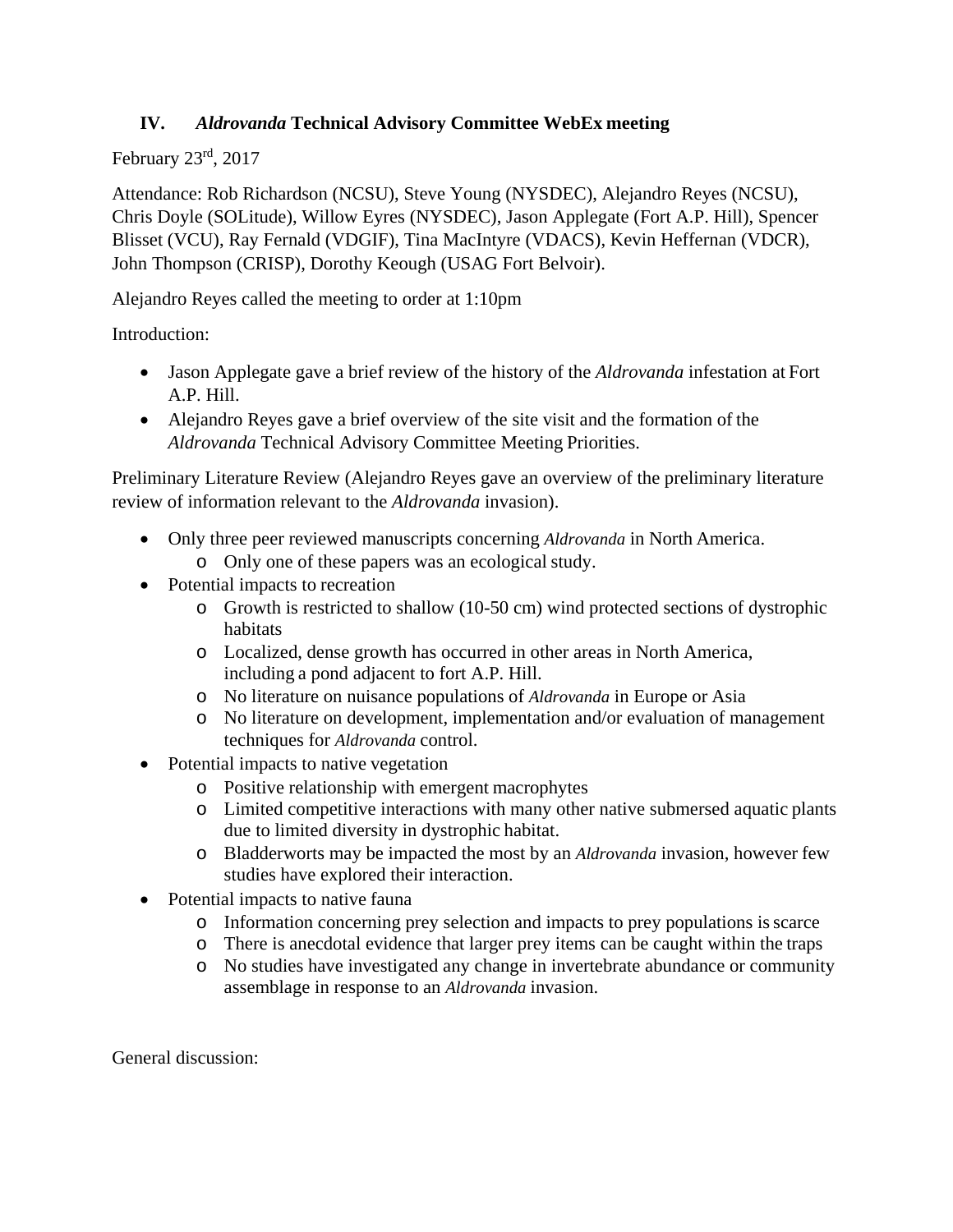Steve Young noted that risk to the food web structure should be added to the list of potential risks.

Dennis Whigham noted that available information concerning effects of macrophytes such as water chestnut on the invertebrate community should be used in our assessment.

Alejandro Reyes asked if there was any information concerning recreational impediment for the fisherman at Fort A.P. Hill.

Jason Applegate noted that 245 grass carp went into 4 ponds on the property in 2016. Chris Doyle suggested developing a monitoring protocol to assess the effectiveness of the carp.

The group agreed to rank the potential risks by severity via an online survey and then move forward from there.

Alejandro Reyes adjourned the meeting at 2:30pm.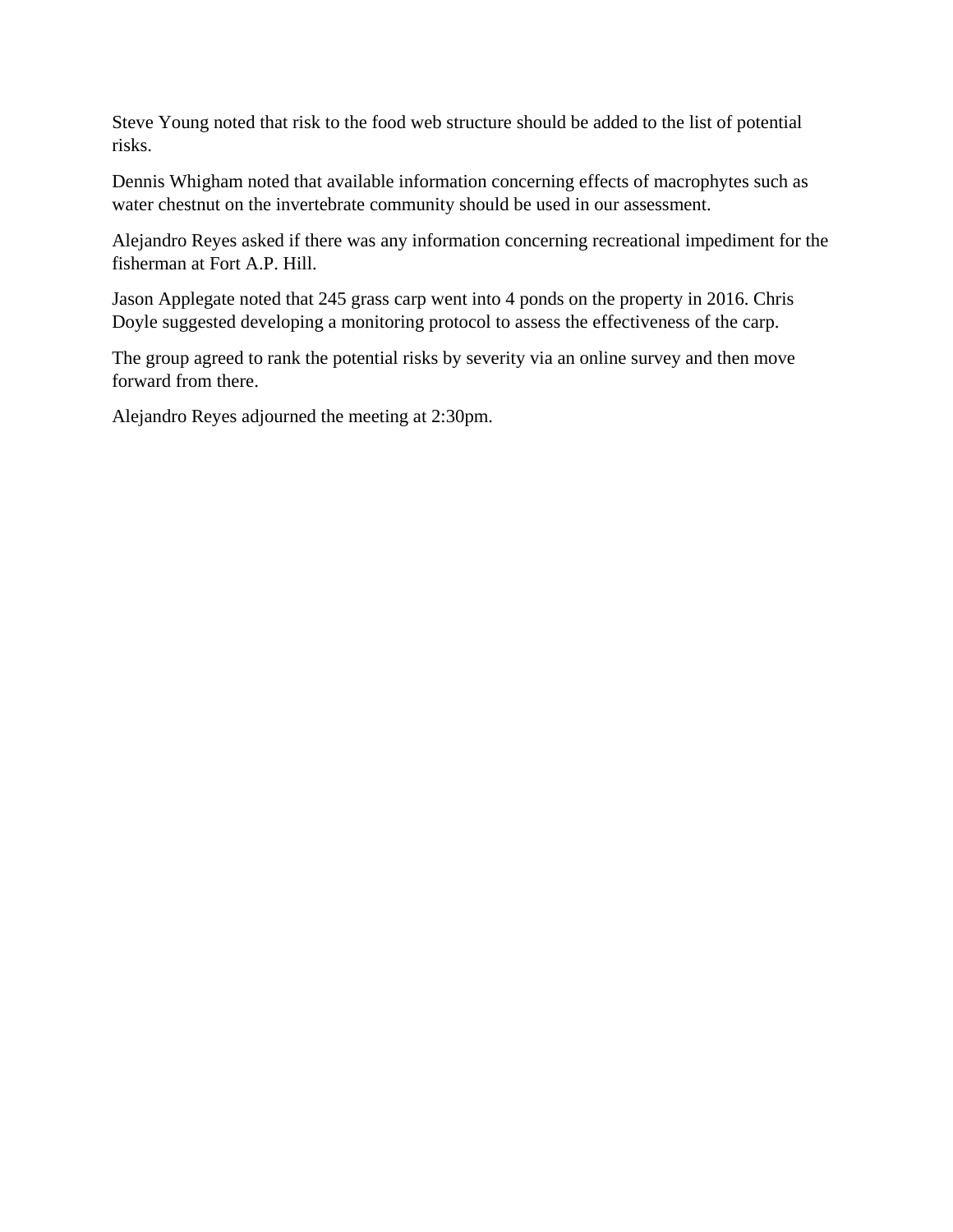## **V.** *Aldrovanda* **Technical Advisory Committee Meeting Priorities**

At the conclusion of the Fort A. P. Hill site visit, The TAC Came up with a list of potential risks/impacts and the way ahead for identification and mitigation of risks:

What are the potential risks/impacts from potential spread?

- 1) Compromising biodiversity (species and habitats).
- 2) Changes to water chemistry.
	- A) Downstream effects if surface water bodies are used for human use.
- 3) Changes to predation patterns (e.g. increasing escape).
- 4) Indirect mission impacts if the species compromises endangered species.
- 5) Co-occurrence with rare *Utricularia* (Virginia S2).
- 6) State rare insects (e.g., dragonflies).
- 7) Increased administrative requirements when control is warranted and federal/state species co-occur.
- 8) Predation upon fish larvae and/or amphibian larvae?
- 9) Impacts to recreation
	- A) Engagement with recreator regarding boat contamination/spread.
	- B) Awareness campaign at the installation.
	- C) Decreased user satisfaction; shift in use/pressure on other impoundments.
- 10) Public Relations for recreators and land managers for control.
- 11) Counter mobility for waterborne operations (small craft).
- 12) Impacts to ROWPU ops.
- 13) Impacts to food web structure
- 14) Practical hindrance to monitoring communities/biology.
- 15) Impacts to federally permitted restoration/mitigation projects
- 16) Increases culvert maintenance frequency/level of effort (where cages/bars exist at inlet)

What would the way-ahead look like for identification or mitigation of risks?

- 1) Research on changes to water chemistry/dissolved oxygen
- 2) Research on prey selection
- 3) Research on chemical control
- 4) Monitoring for grass carp herbivory as a control measure A) Enclosure cages
- 5) Monitoring protocol to discern degree of infestation
- 6) Awareness campaign (local/regional)
- 7) Waterwheel environmental thresholds

Follow on work:

At this moment, it is unknown if any of the potential impacts of an *Aldrovanda* infestation are realized at Fort A.P. Hill. Negative impacts, if present should be documented before any control measures are undertaken. To document potential negative impacts to flora, fauna and water quality, an ecological monitoring program should be implemented. In addition to an ecological